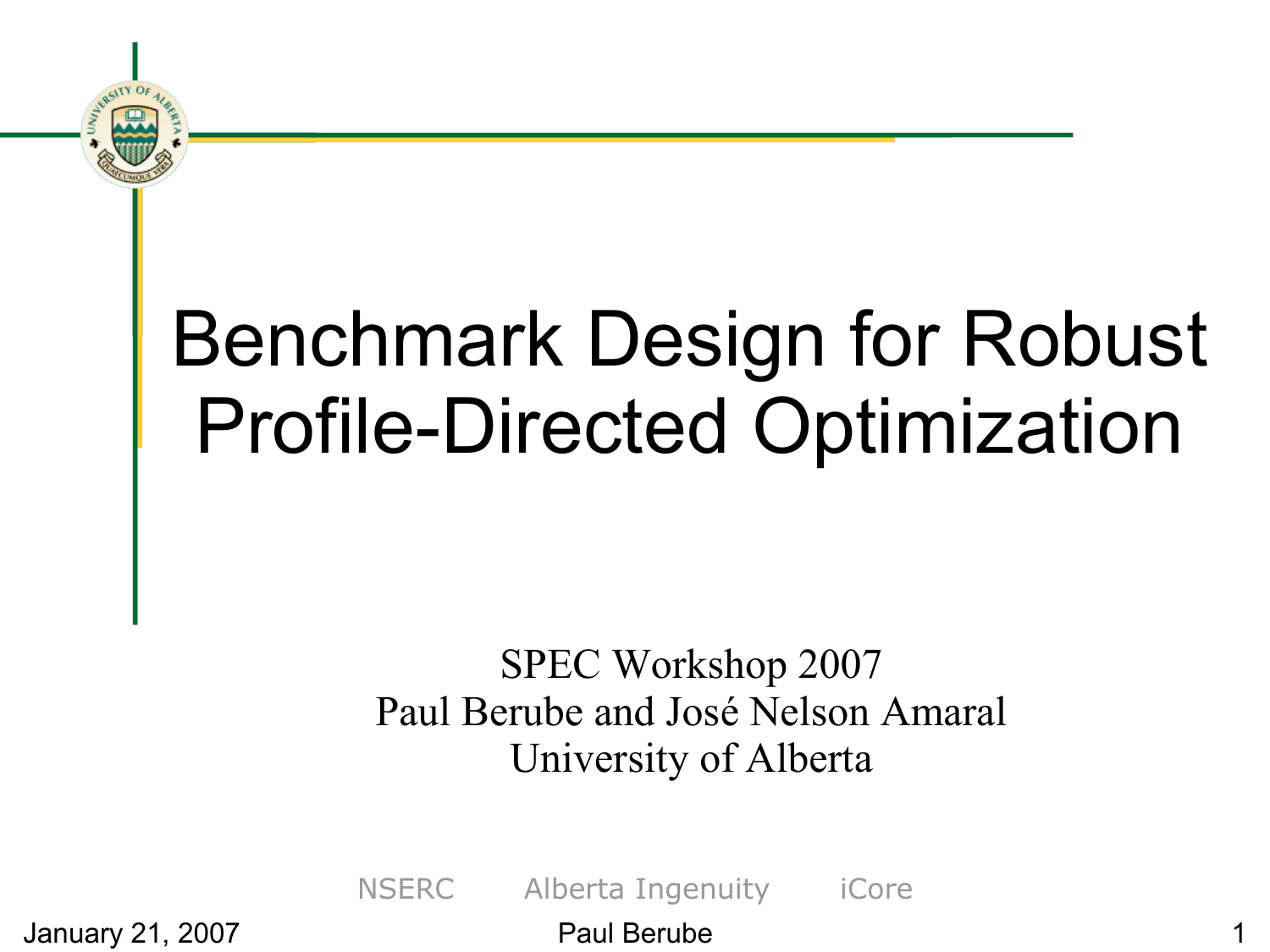#### In this talk

- SPEC: SPEC CPU
- PDF: Offline, profile-guided optimization
- Test: Evaluate
- Data/Inputs: Program input data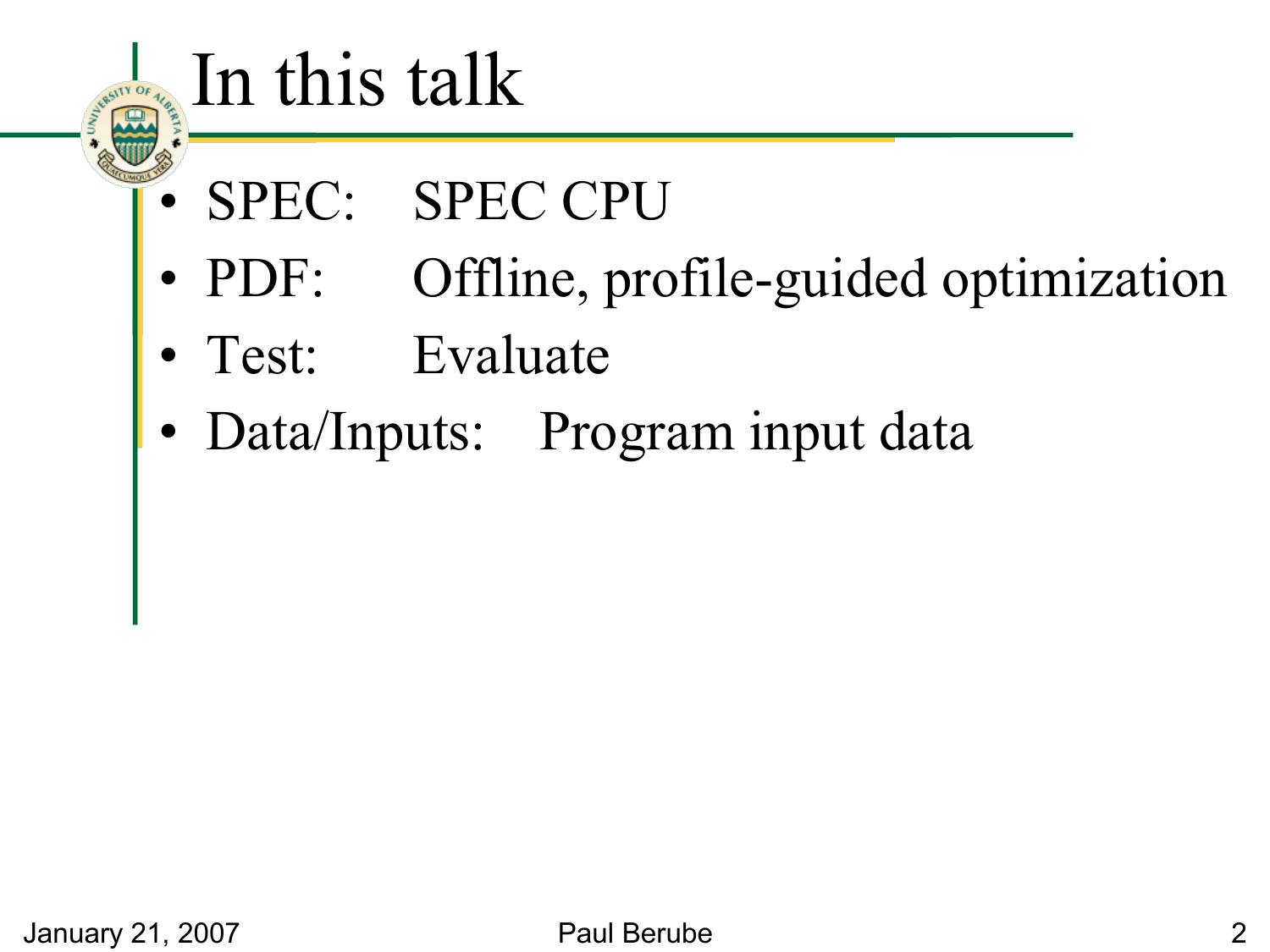## PDF in Research

- SPEC benchmarks and inputs used, but rules seldom followed exactly
	- PDF will continue regardless of admissibility in reported results
- Some degree of profiling is taken as a given in many recent compiler and architecture works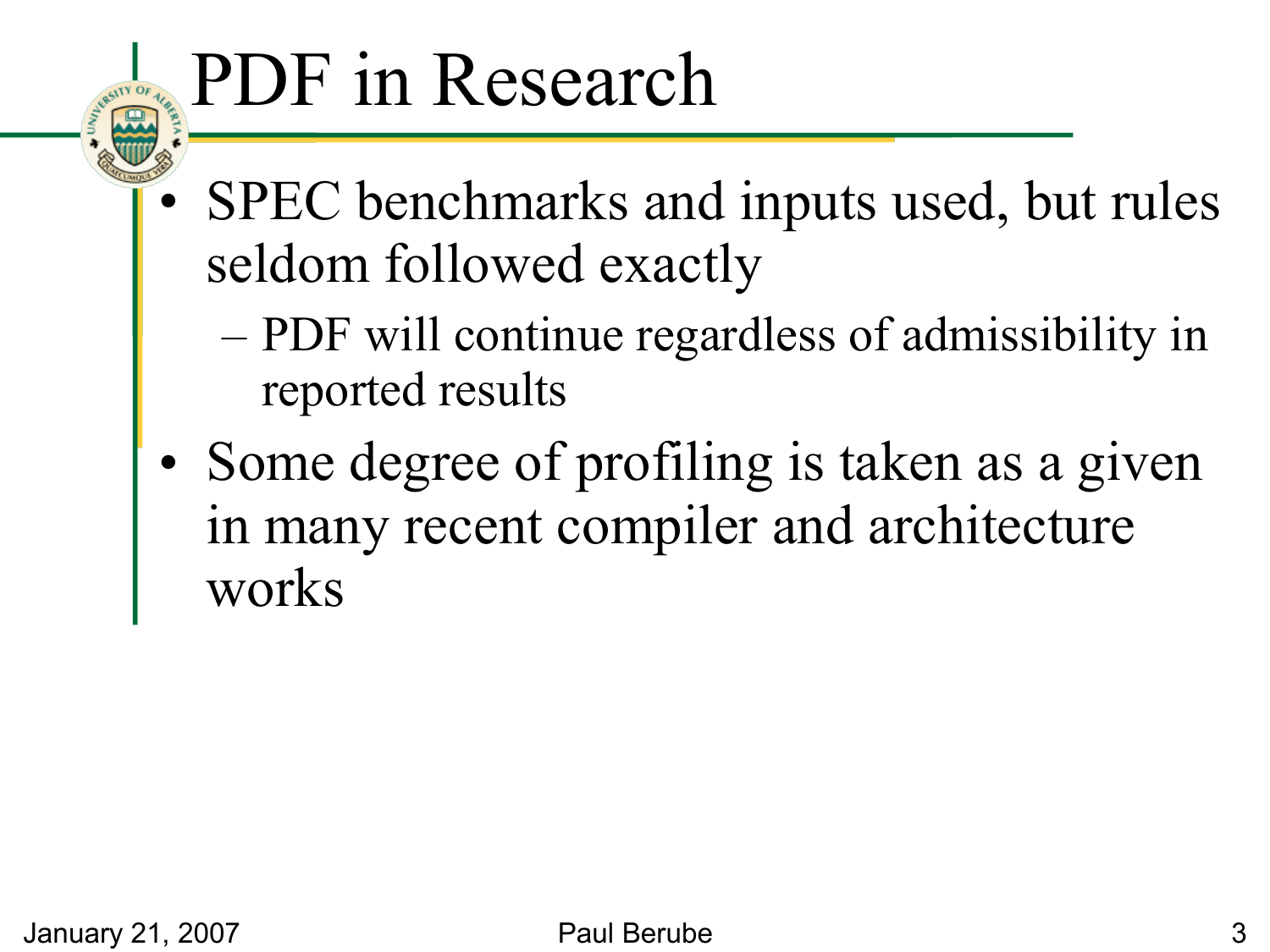### An Opportunity to Improve

- No PDF for base in CPU2006
	- An opportunity to step back and consider
- Current evaluation methodology for PDF is not rigorous
	- Dictated by inputs/rules provided in SPEC CPU
	- Usually followed when reporting PDF research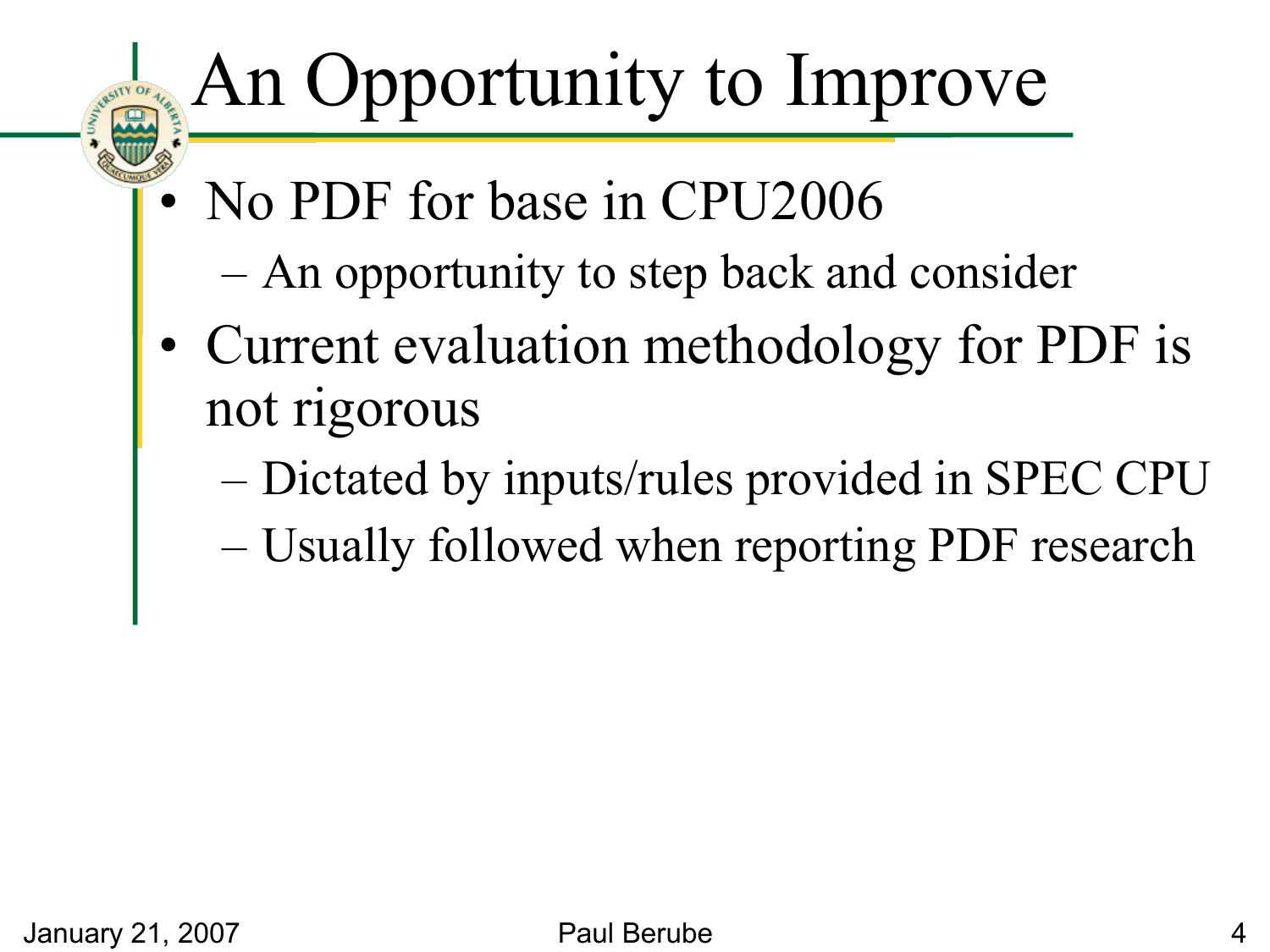#### Current Methodology

*Static optimization*

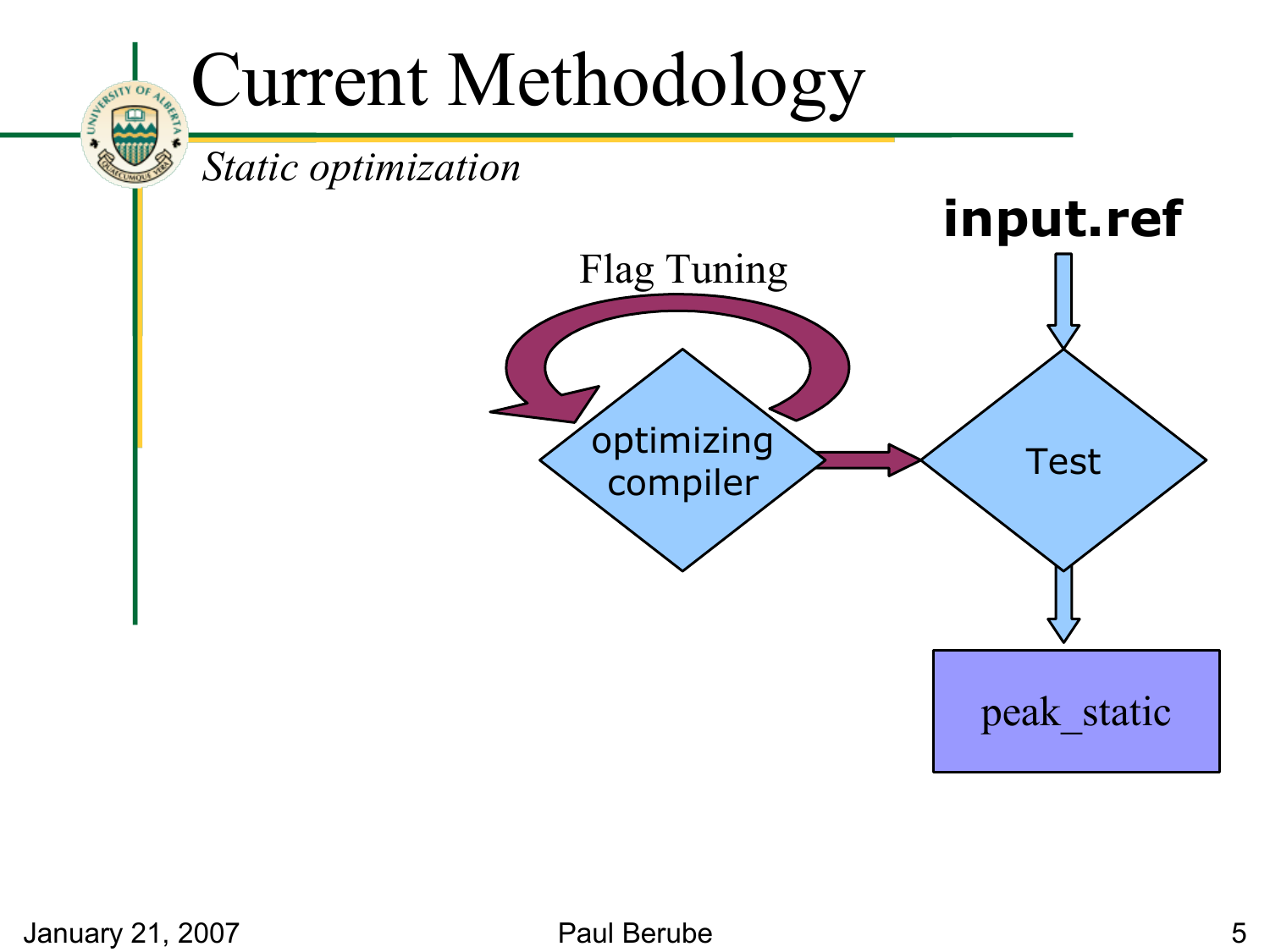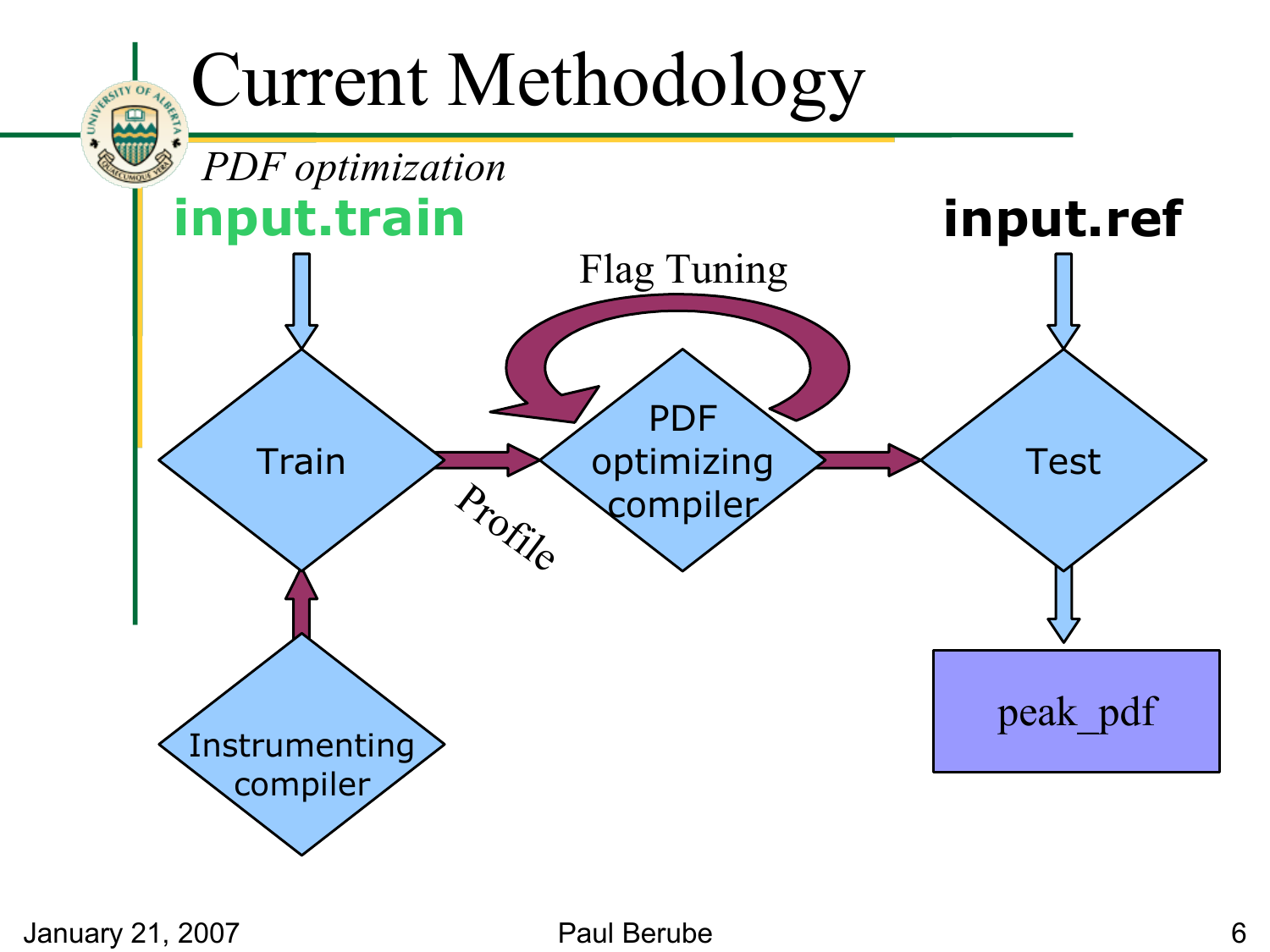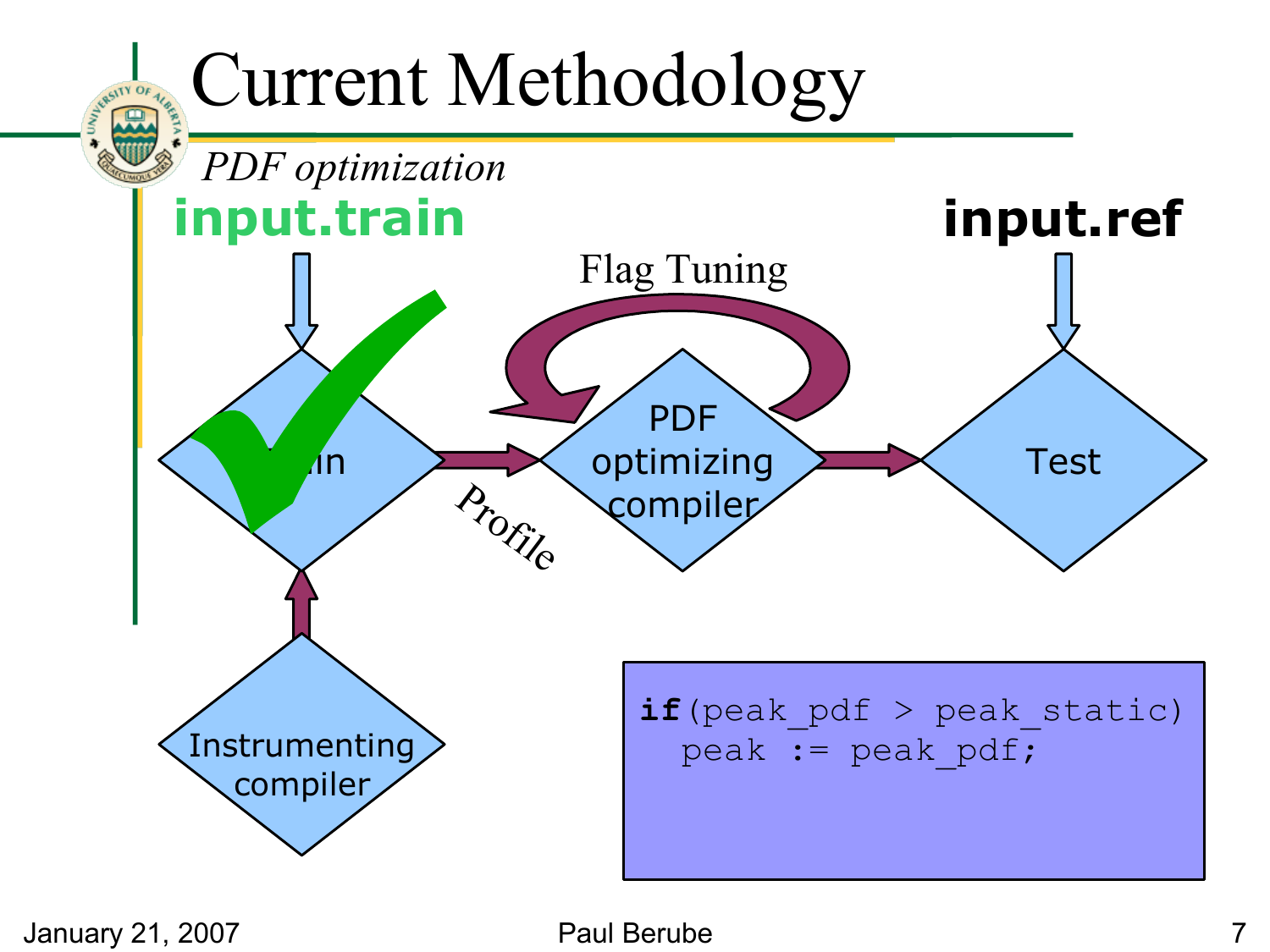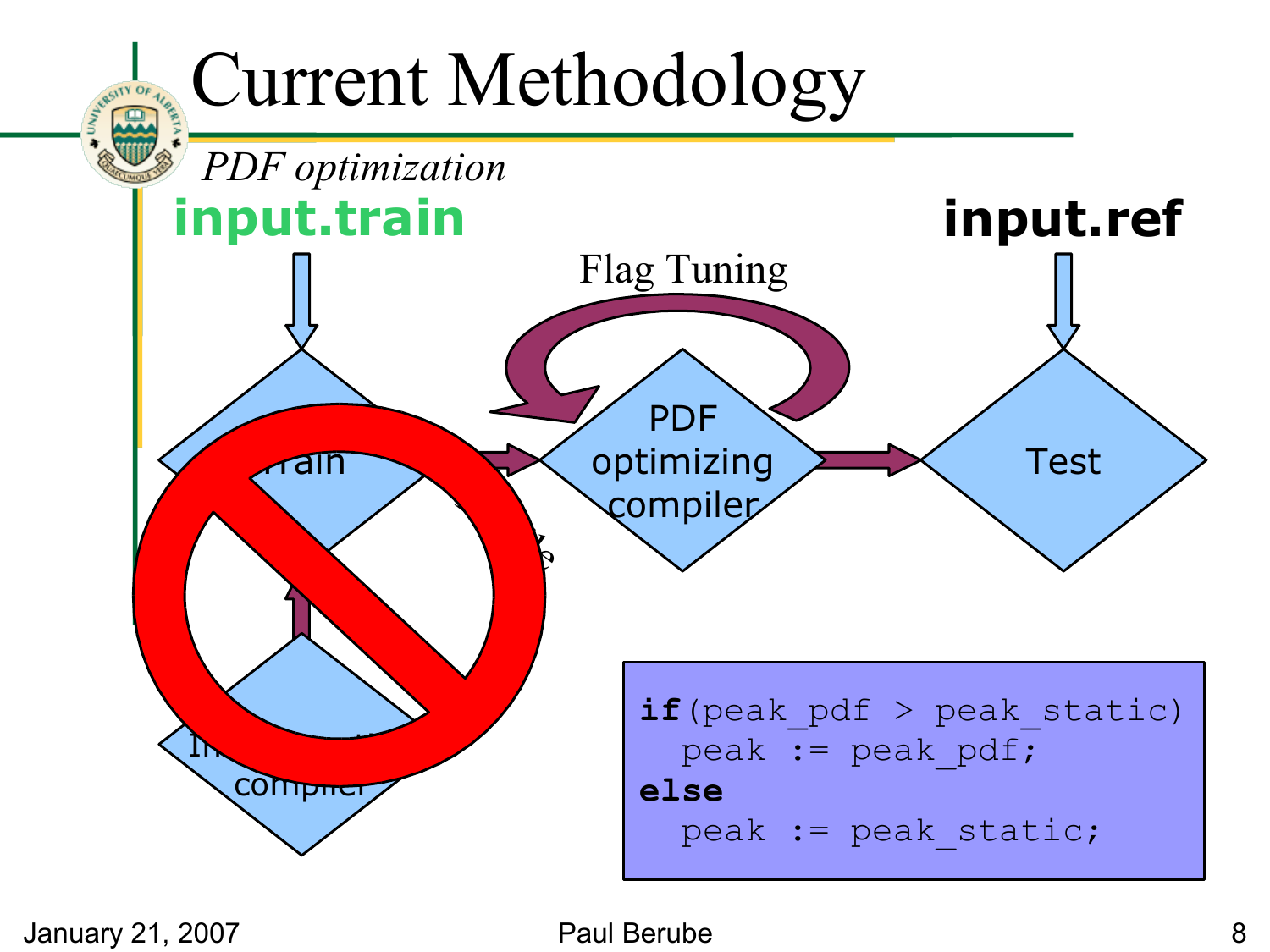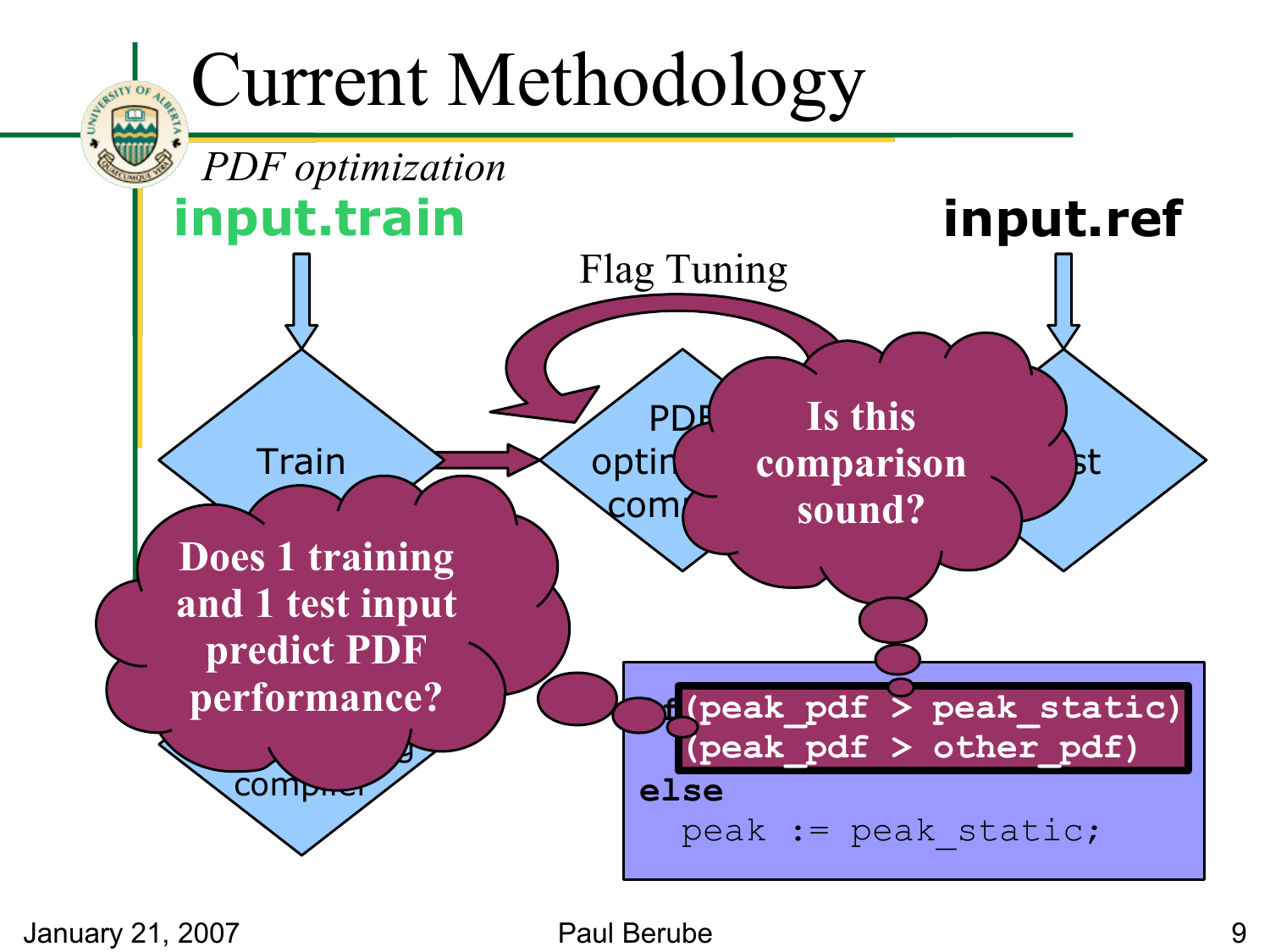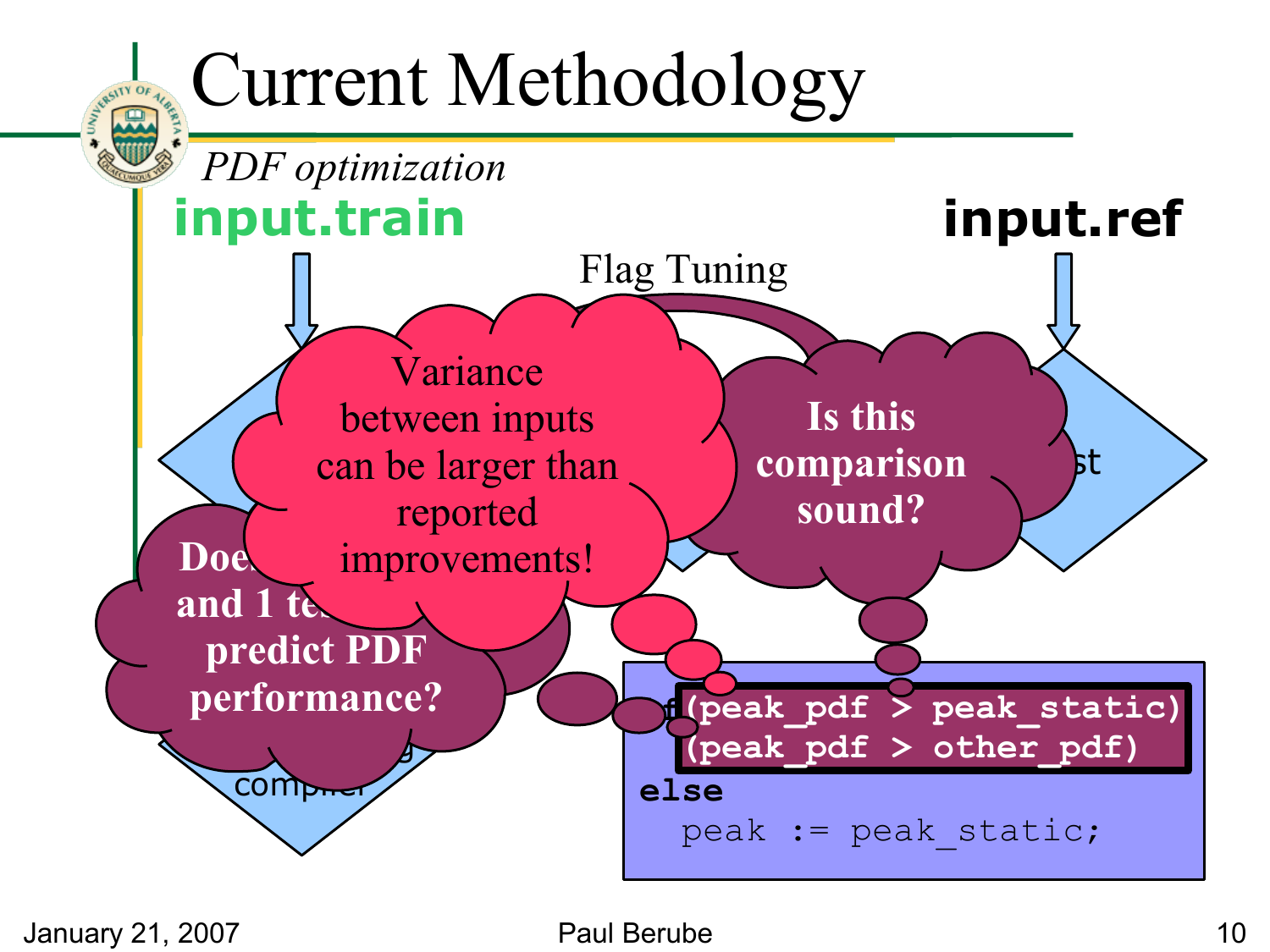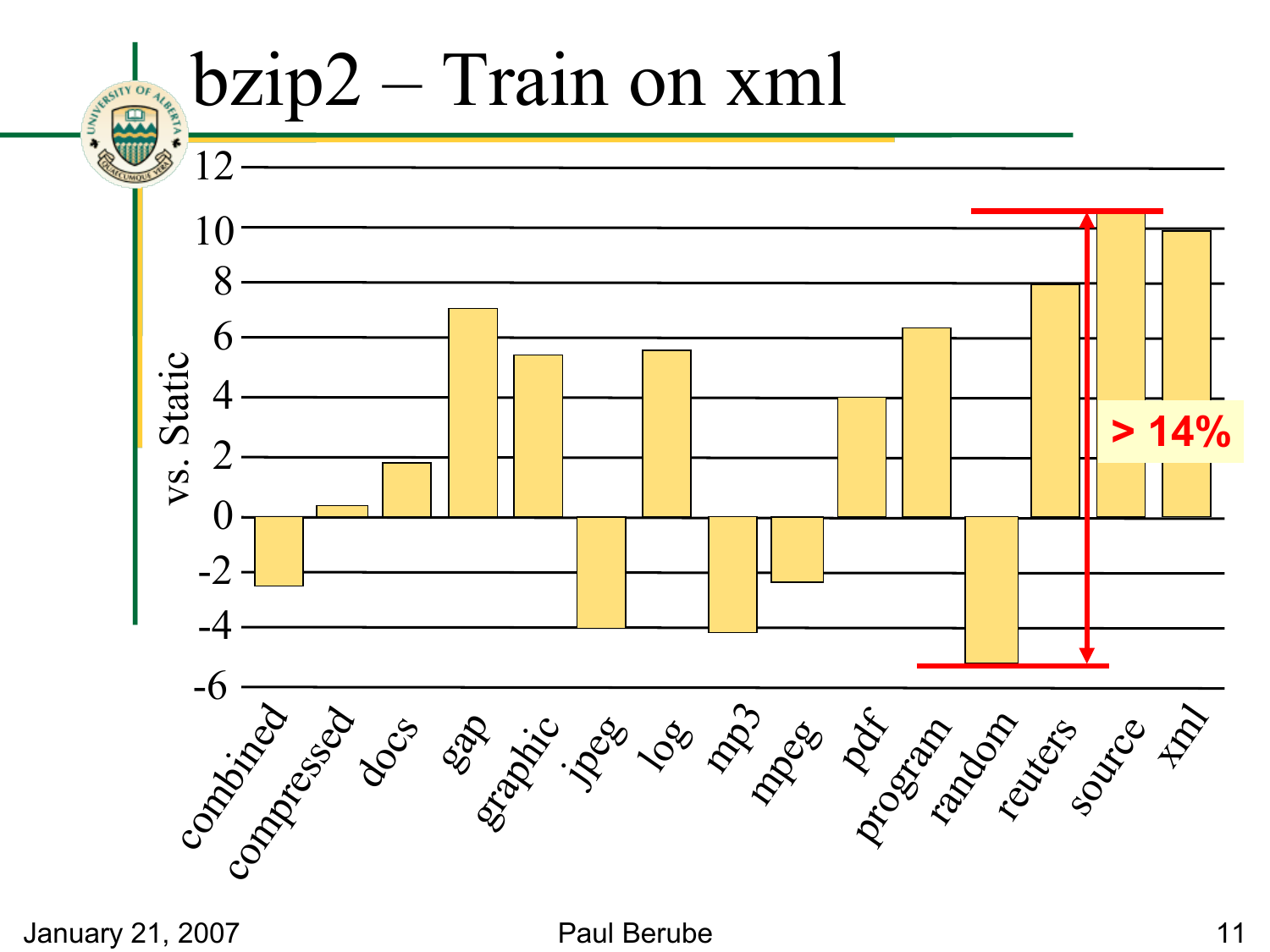# PDF is like Machine Learning

- Complex parameter space
- Limited observed data (training)
- Adjust parameters to match observed data
	- *maximize expected performance*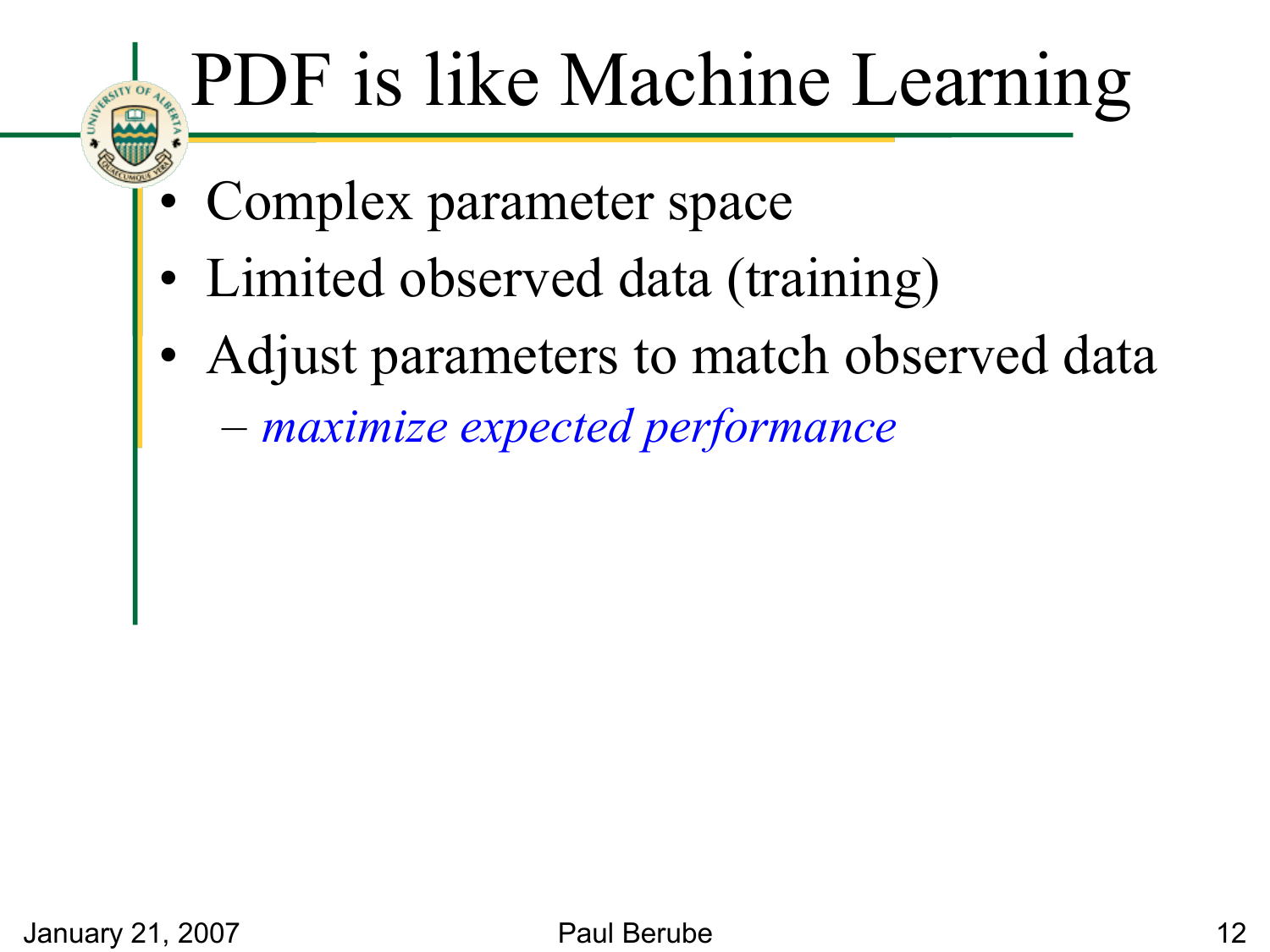# Evaluation of Learning Systems

- Must take sensitivity to training and evaluation inputs into account
	- PDF specializes code according to training data
	- Changing inputs can greatly alter performance
- Performance results must have statistical significance measures
	- Differentiate between gains/losses and noise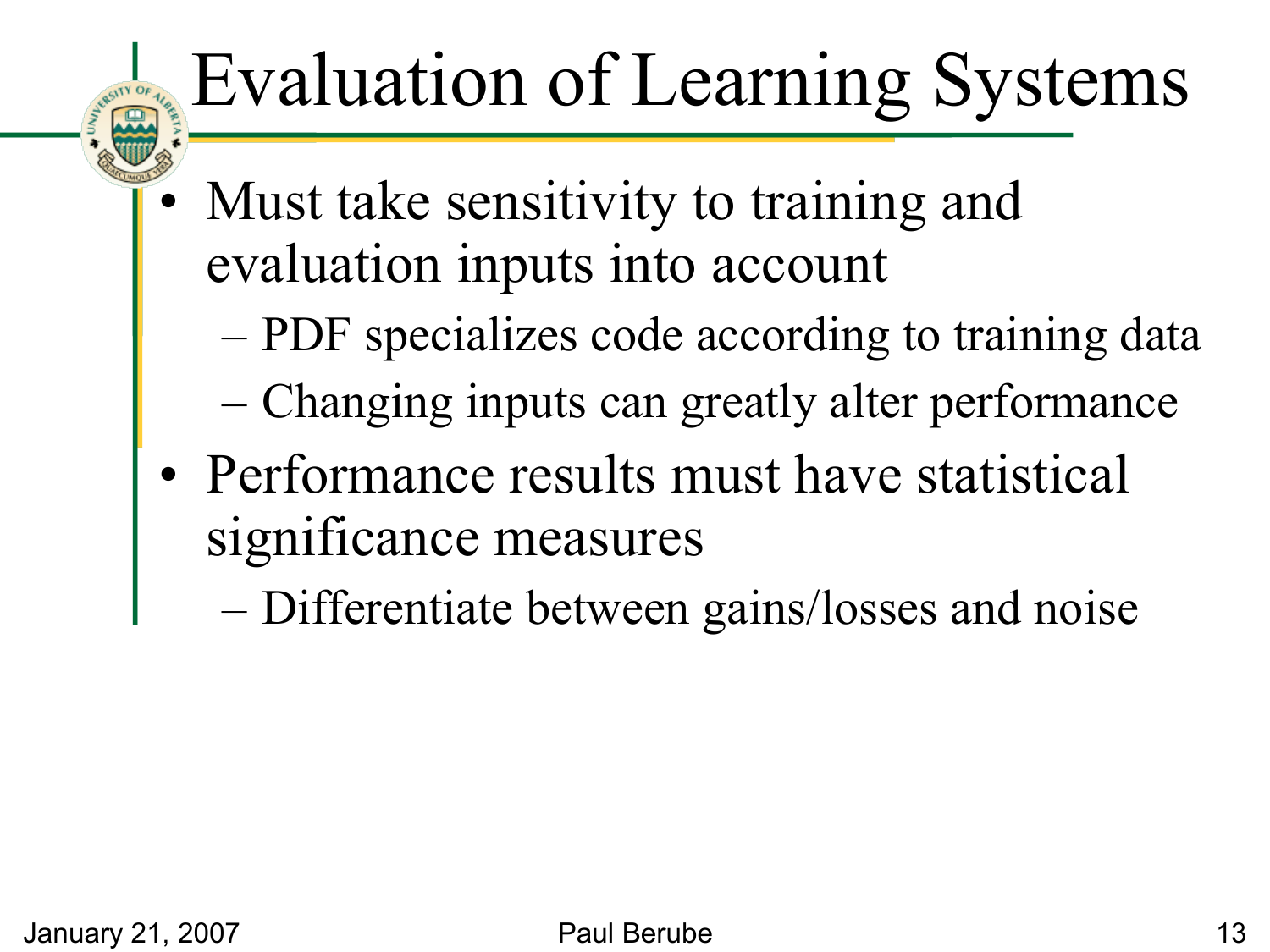# Overfitting

- Specializing for the training data too closely
- Exploiting particular properties of the training data that do not generalize
- Causes:
	- insufficient quantity of training data
	- insufficient variation among training data
	- deficient learning system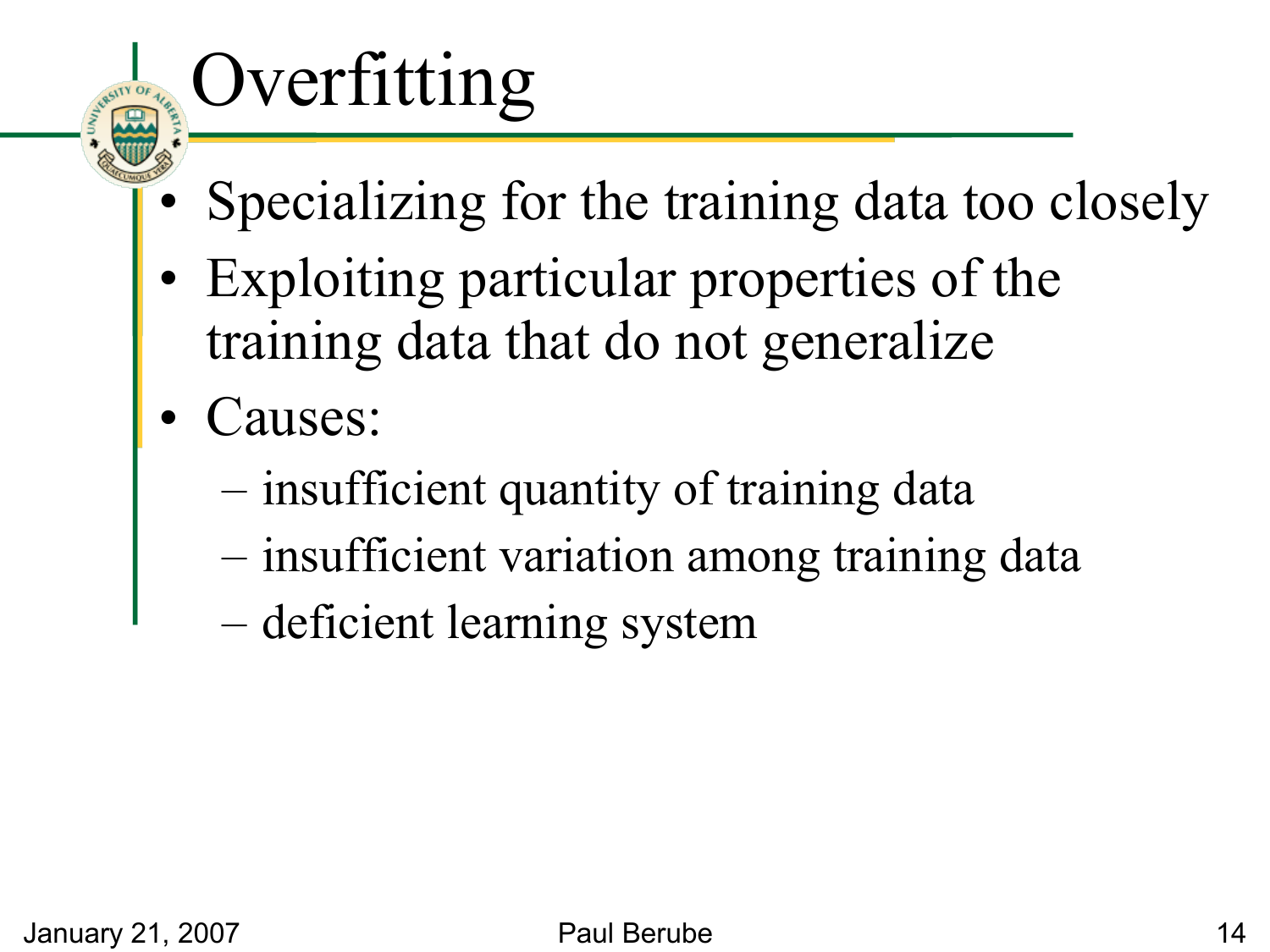# Overfitting

- Currently:
	- **X** Engineer the compiler to not overfit the single training data (underfitting)
	- ✗No clear rules for input selection
	- ✗Some benchmark authors replicate data between train and ref
		- Overfitting can be rewarded!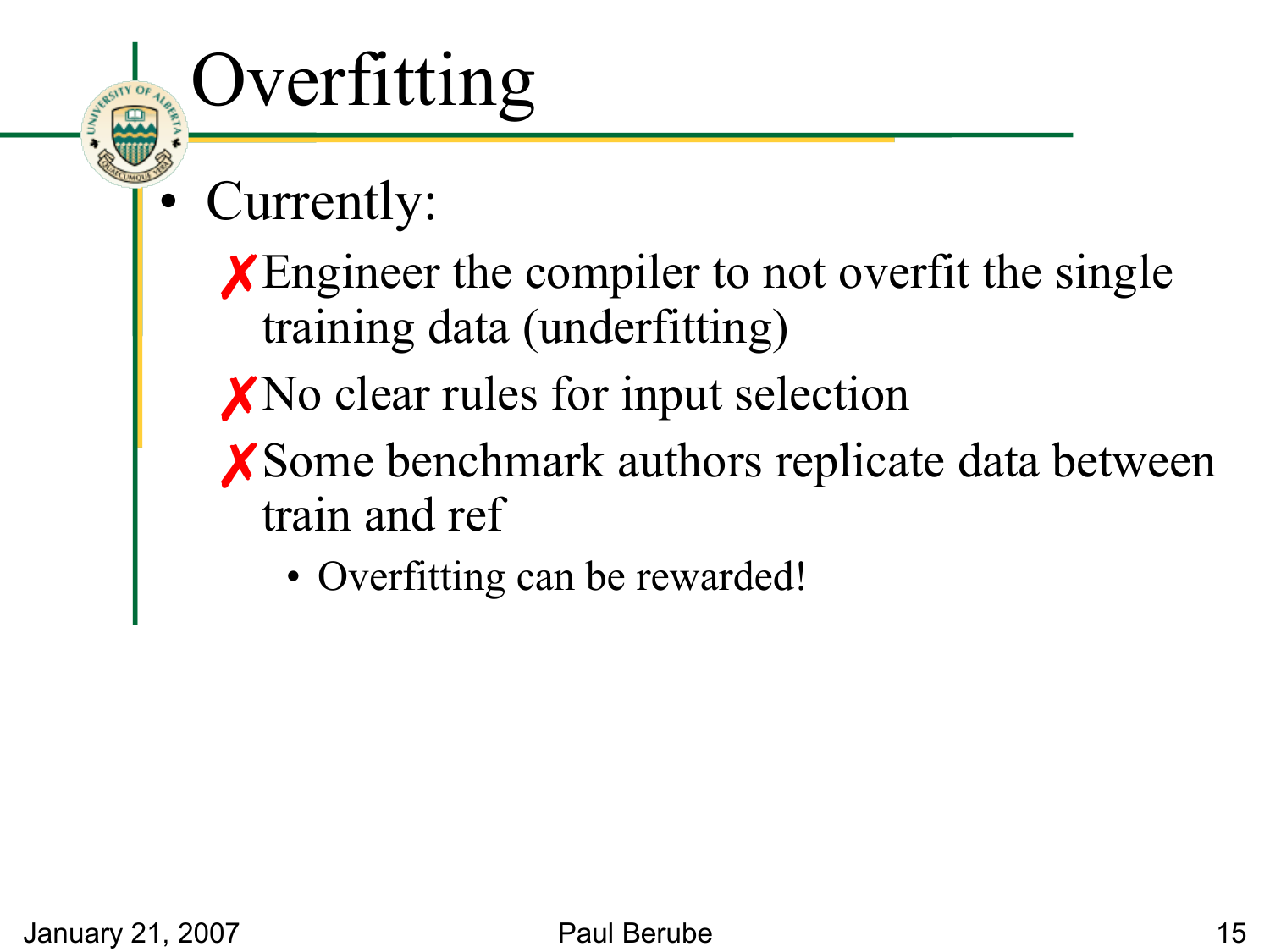### Criteria for Evaluation

- Predict expected future performance
- Measure performance variance
- Do not reward overfitting
- Same evaluation criteria as ML
	- Cross-validation addresses these criteria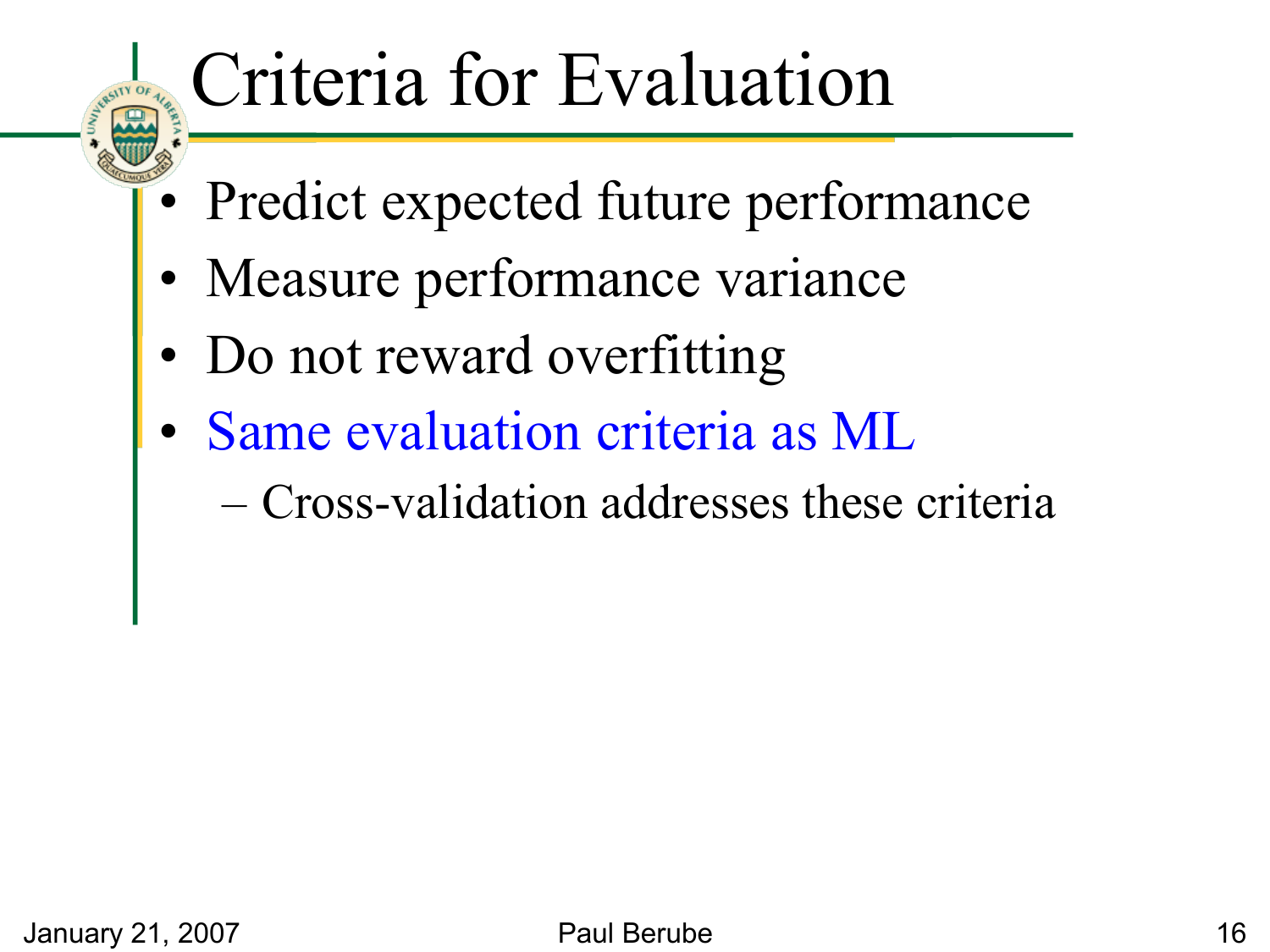## Cross-Validation

- Split a collection of inputs into two or more non-overlapping sets
- Train on one set, test on the other set(s)
- Repeat, using a different set for training

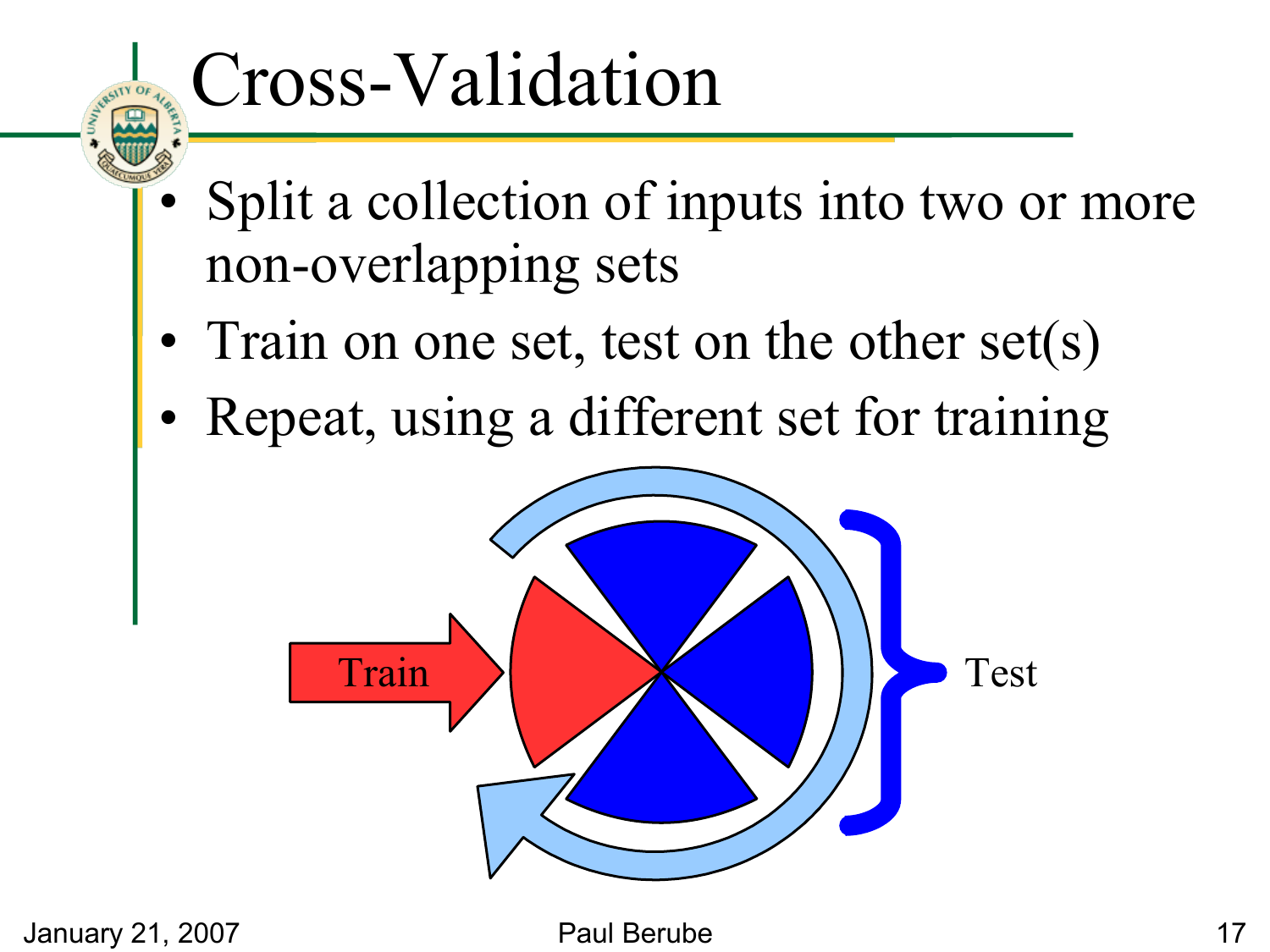#### Leave-one-out Cross-Validation

If little data, reduce test set to 1 input – Leave N out: only N inputs in test

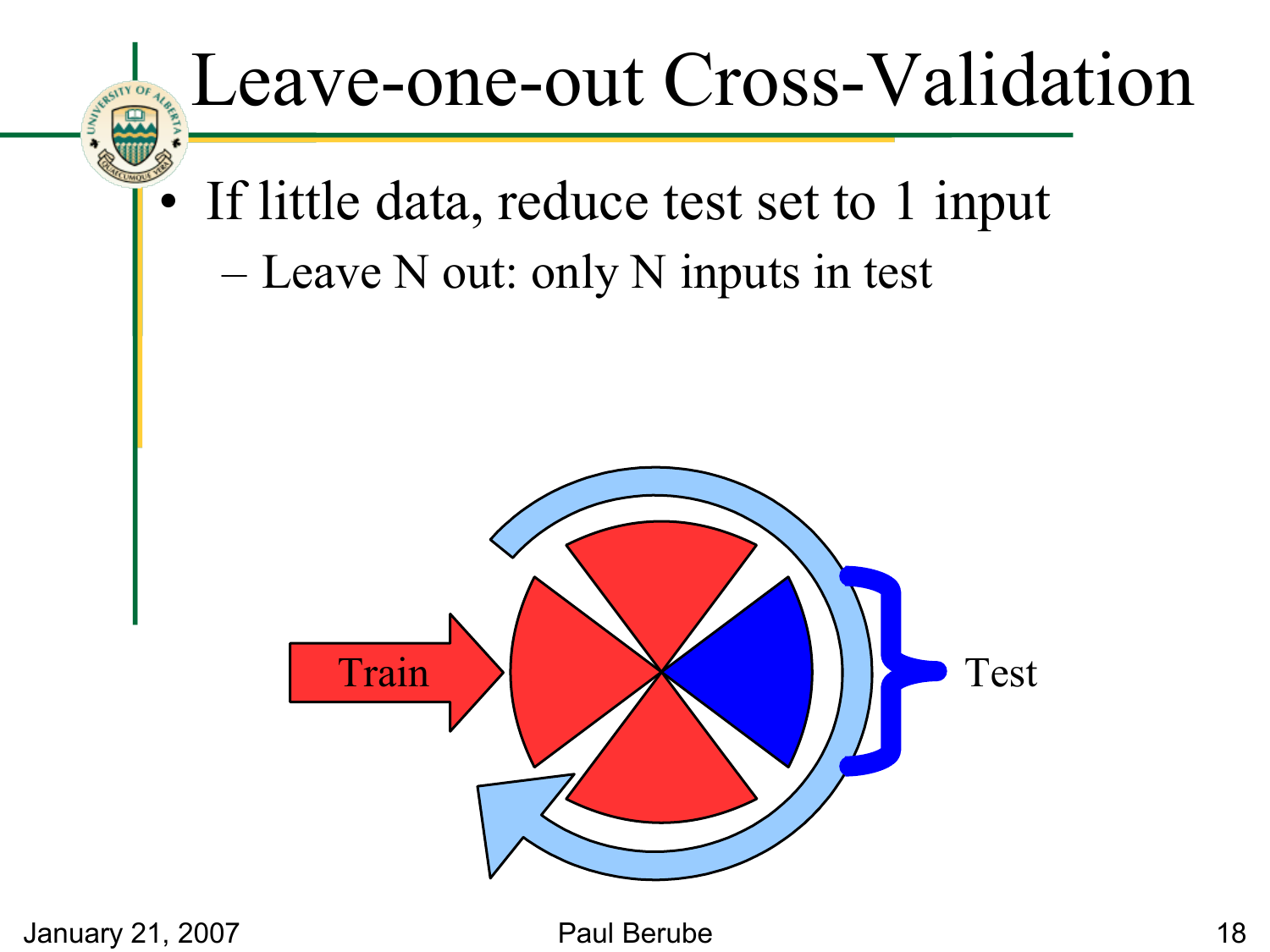### Cross-Validation

- The same data is NEVER in both the training and the testing set
	- Overfitting will not enhance performance
- Multiple evaluations allows statistical measure to be calculated on the results – Standard deviation, confidence intervals...
- Set of training inputs allows system to exploit commonalities between inputs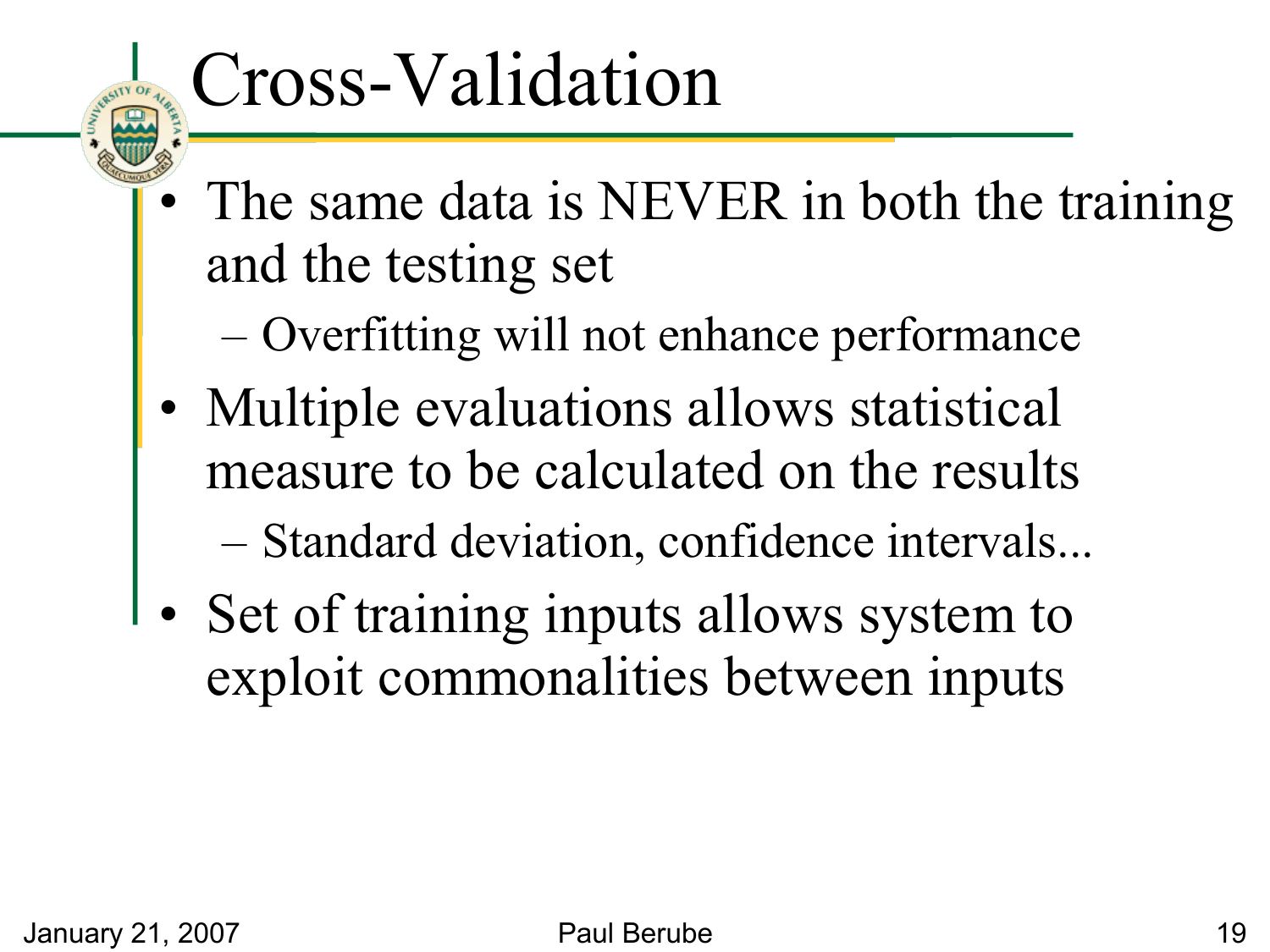# Proposed Methodology

- PDFPeak score, distinct from peak
	- Report with standard deviation
- Provide a PDF workload
	- Inputs used for both training and evaluation, so "medium" sized  $(\sim 2 \text{ min running time})$
	- 9 inputs needed for meaningful statistical measures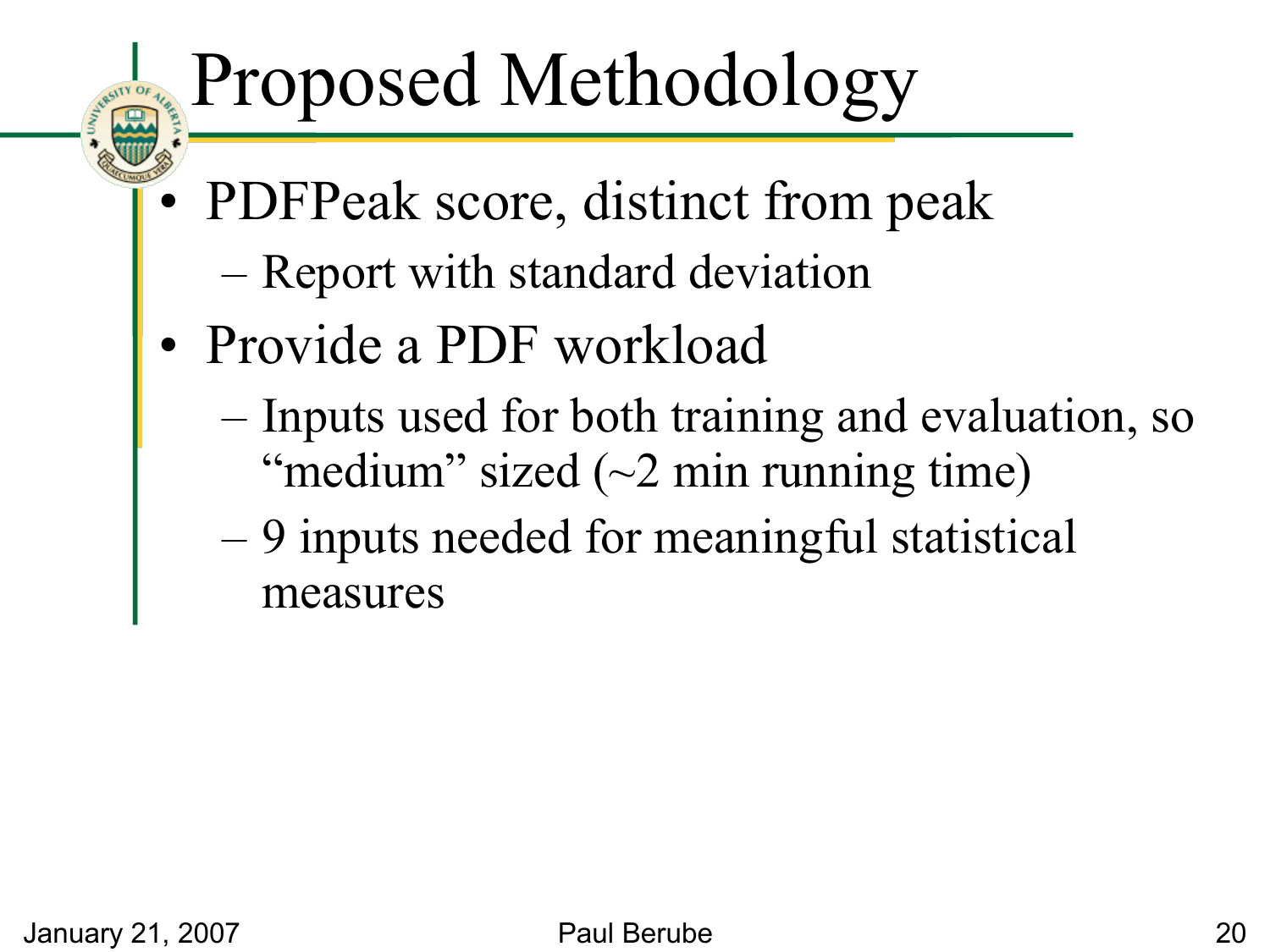# Proposed Methodology

- Split inputs into 3 sets (at design time)
- For each input in each evaluation, calculate speedup compared to (non-PDF) peak
- Calculate (over all evaluations)
	- mean speedup
	- standard deviation of speedups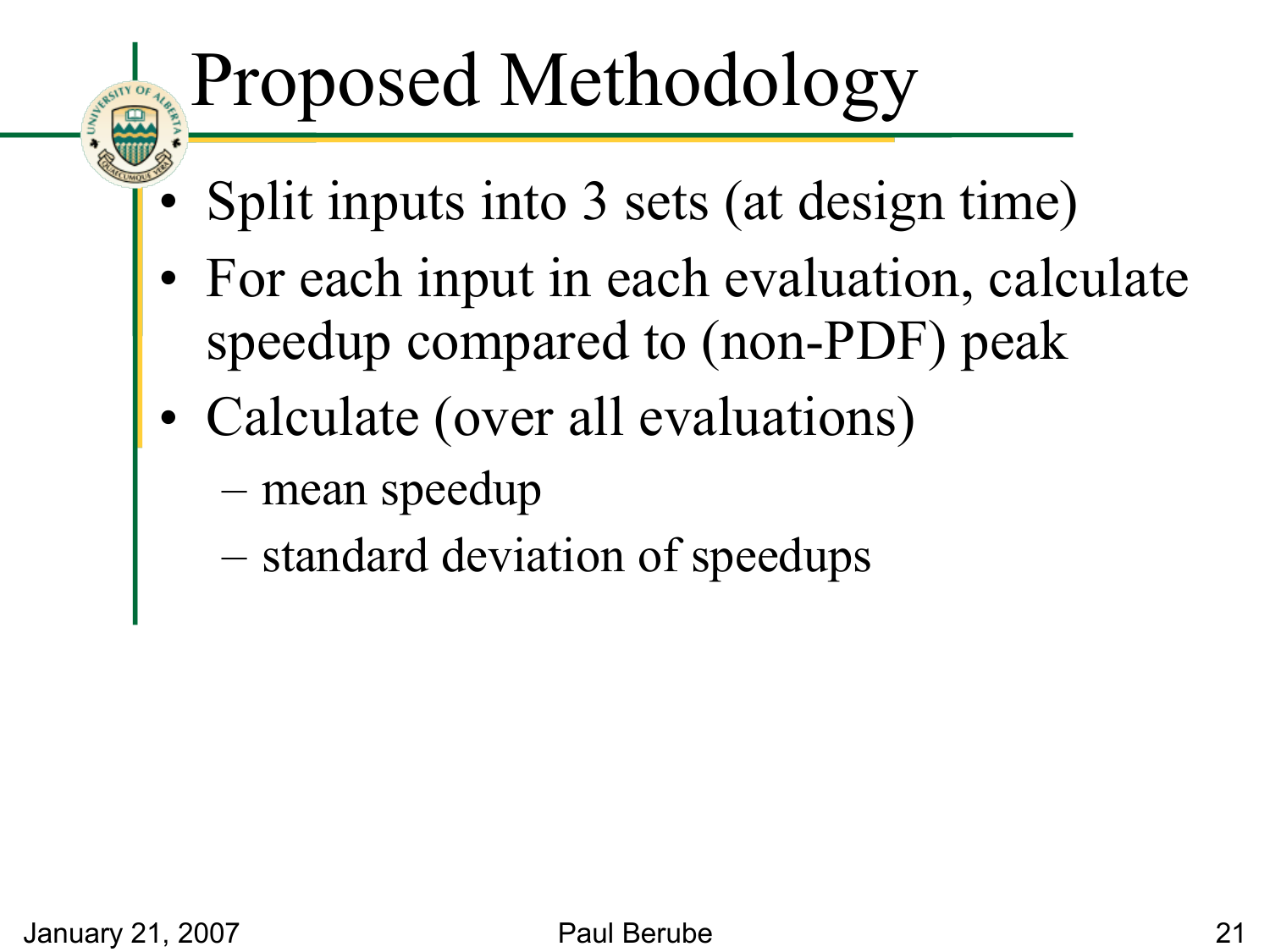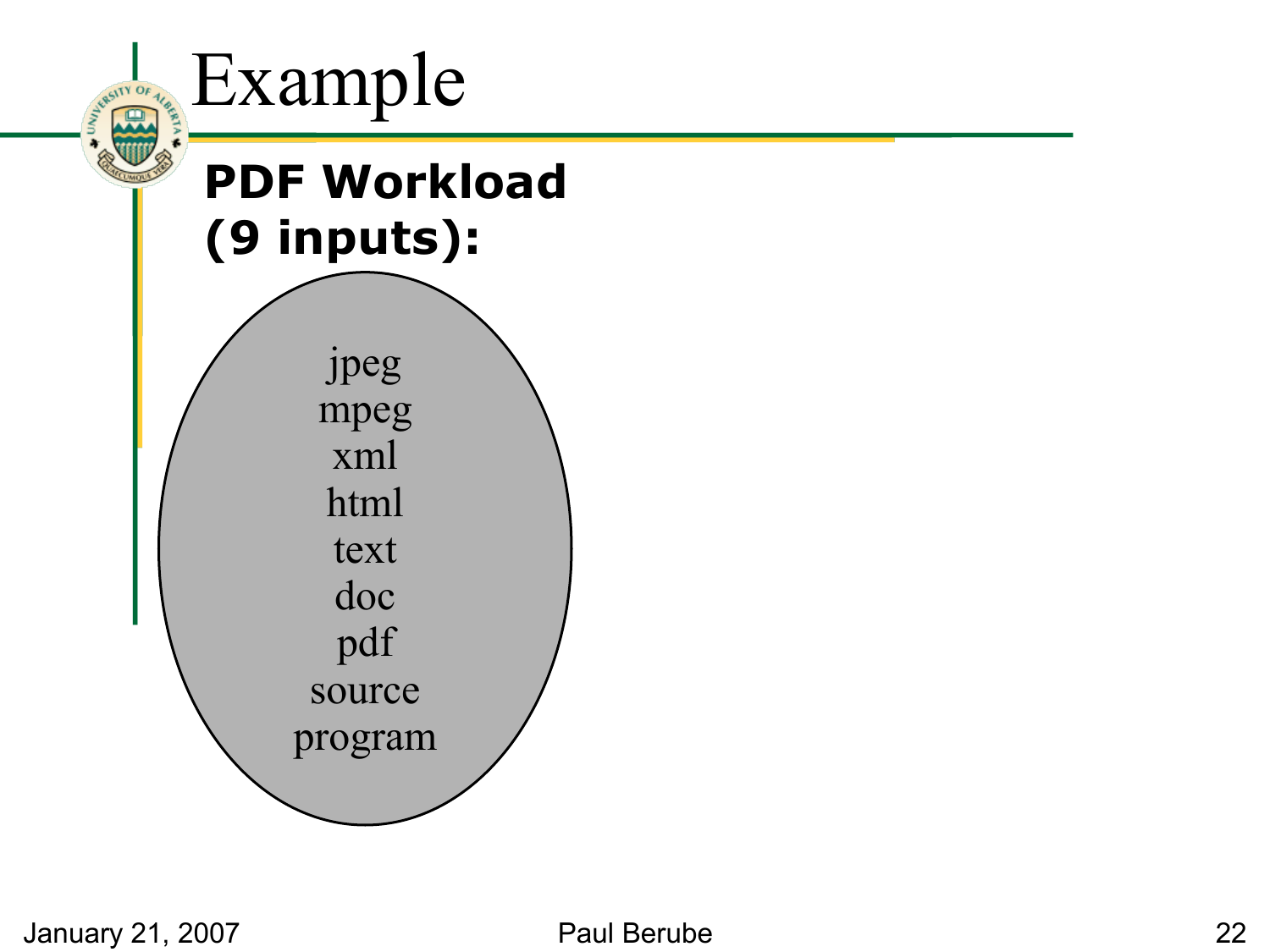#### Example – Split workload

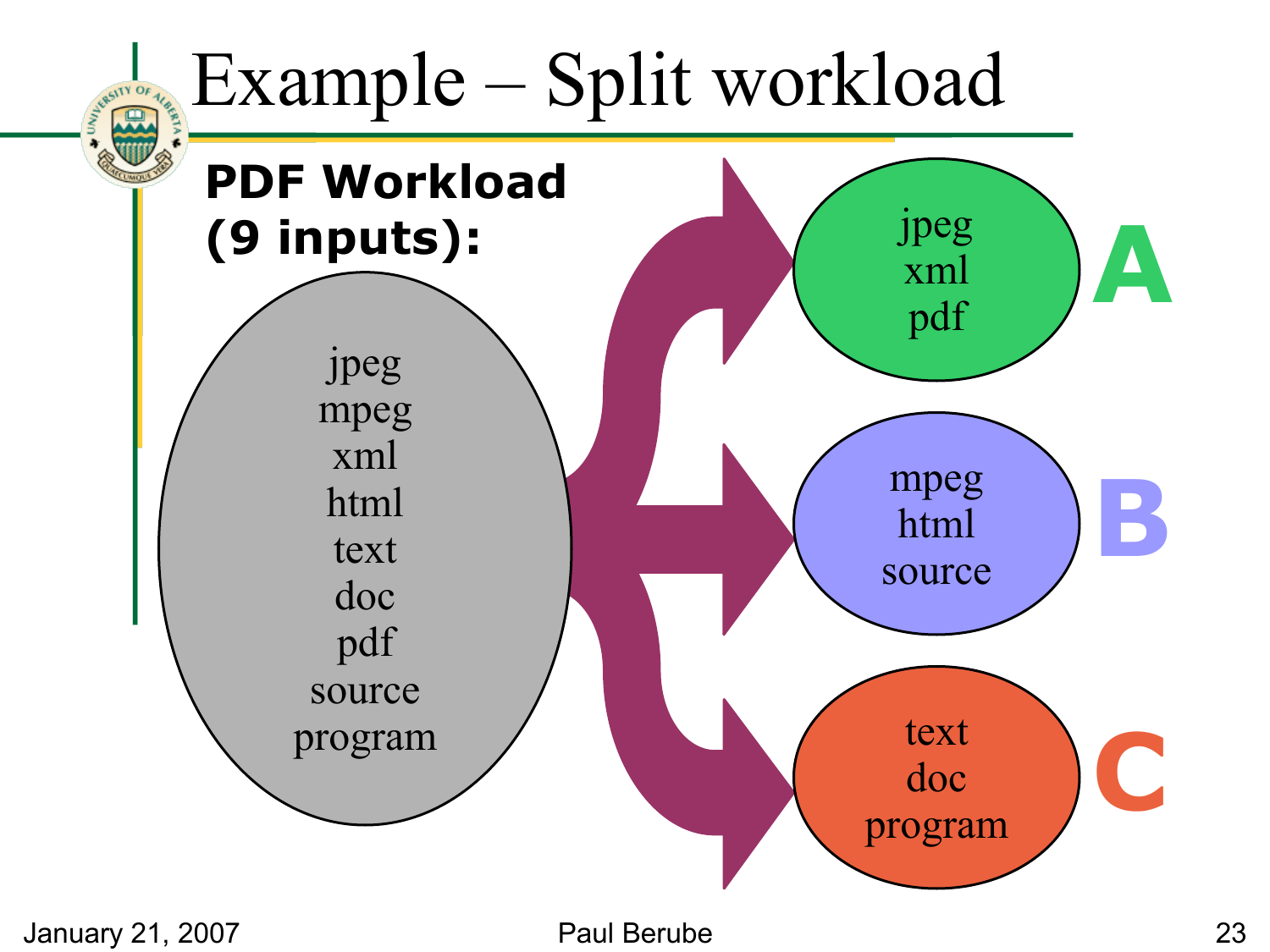#### Example – Train and Run

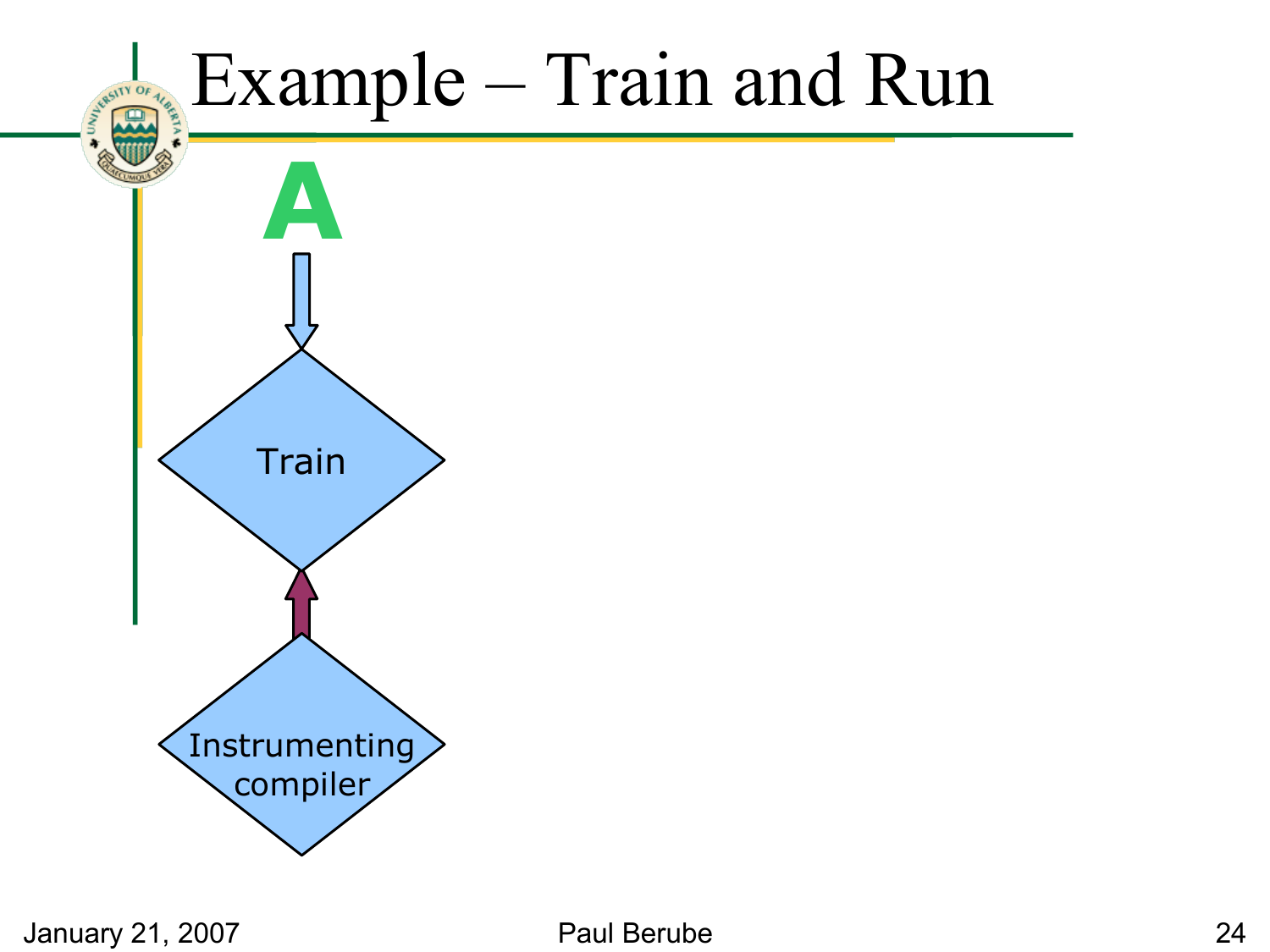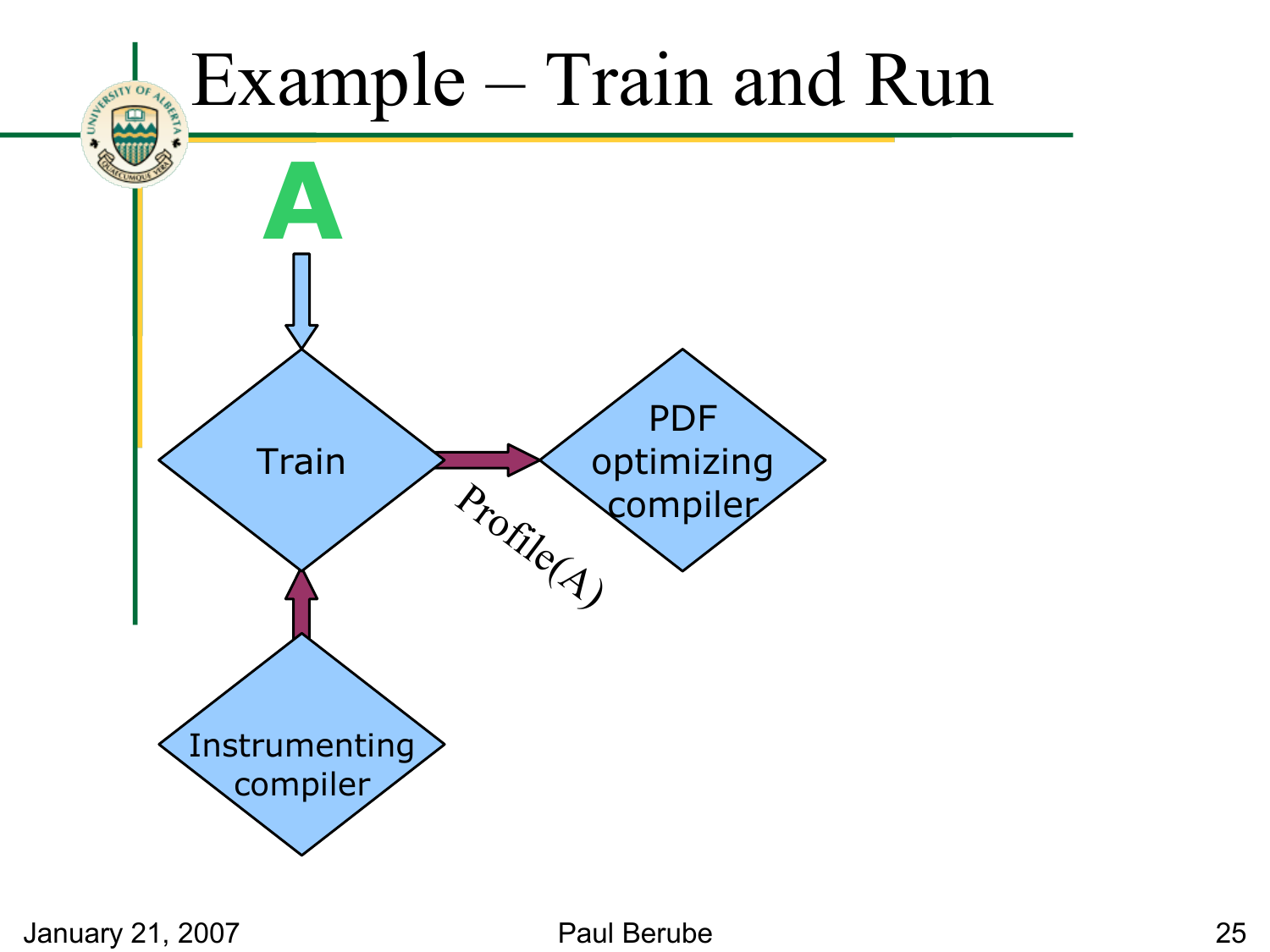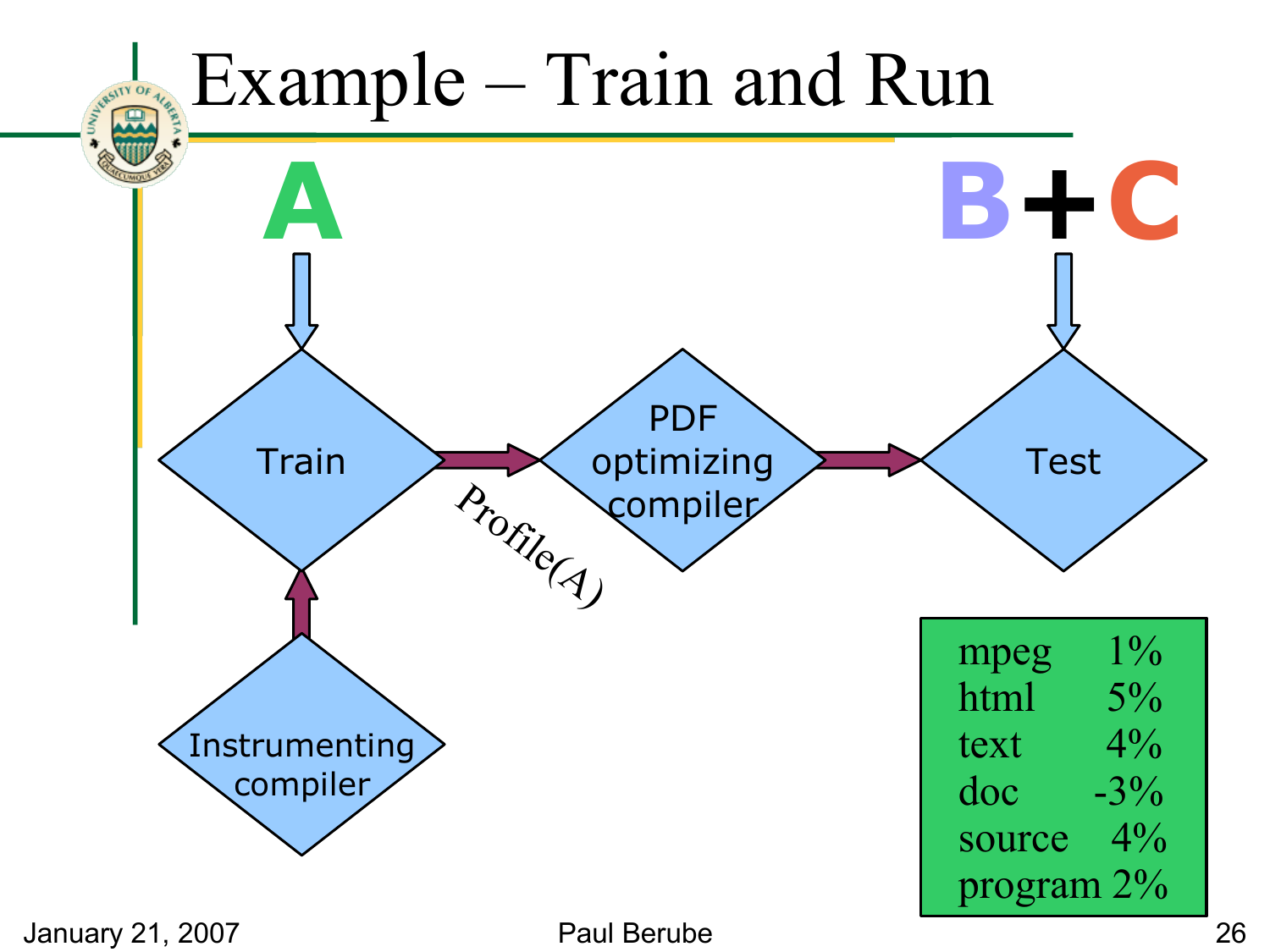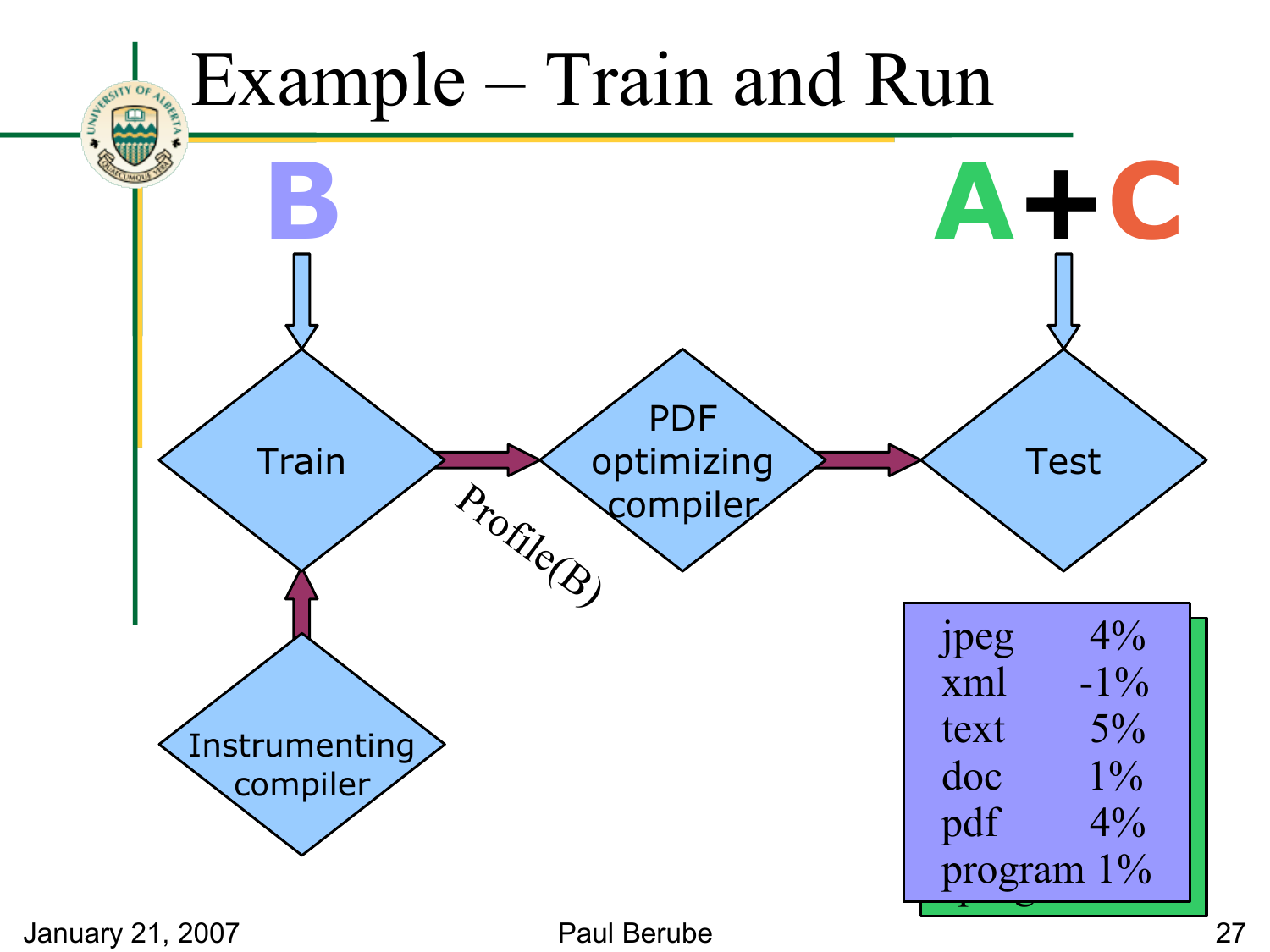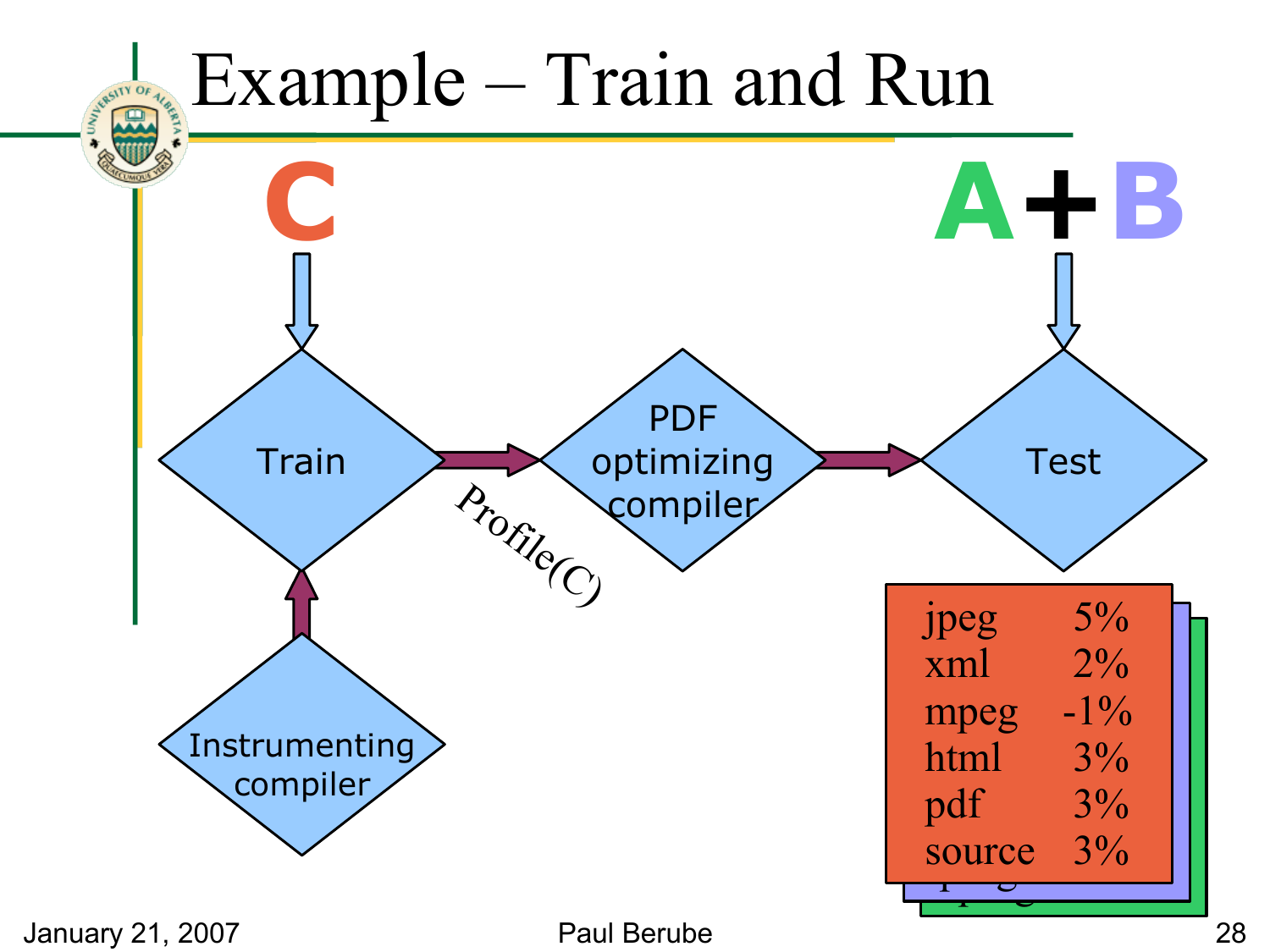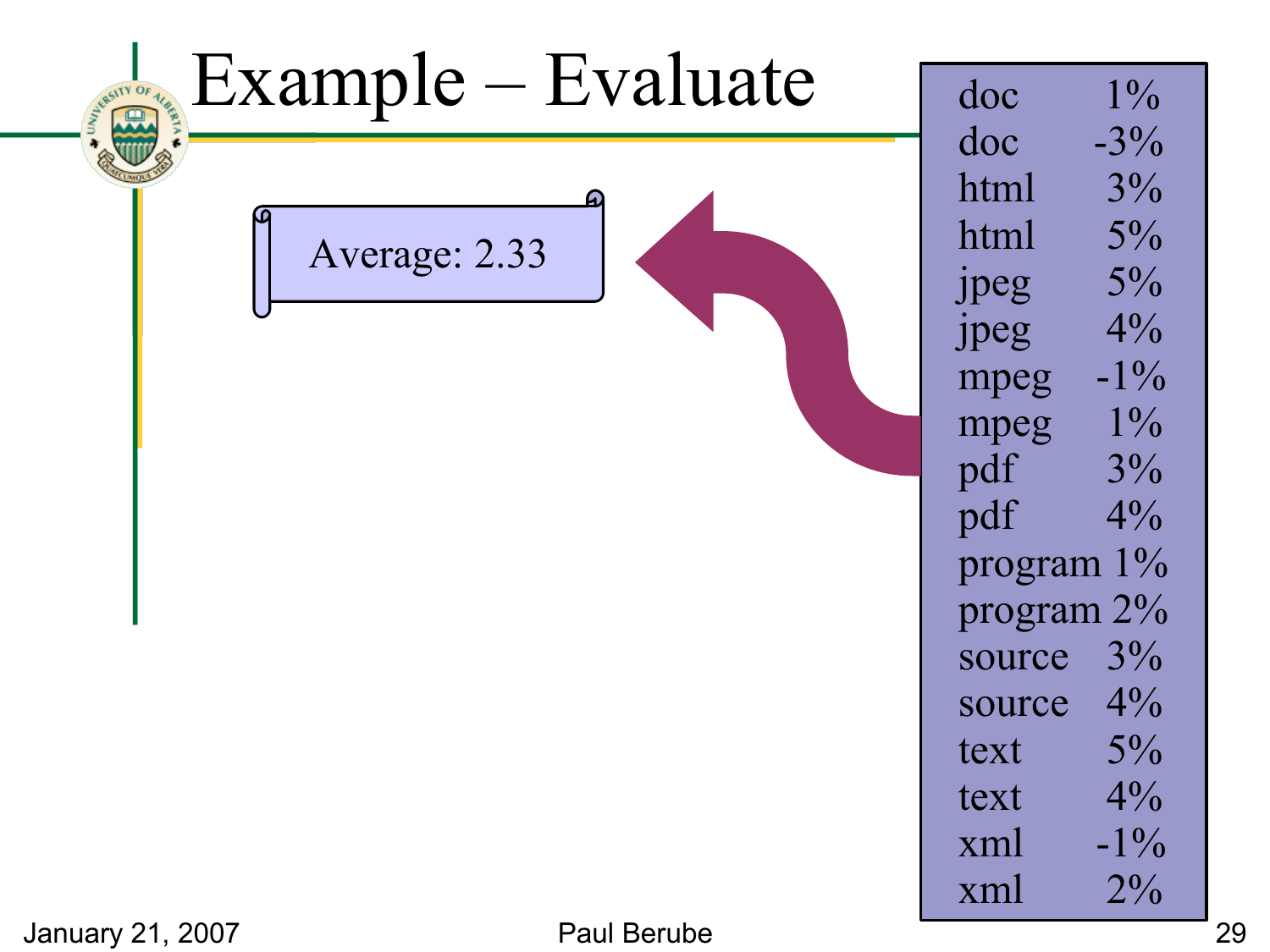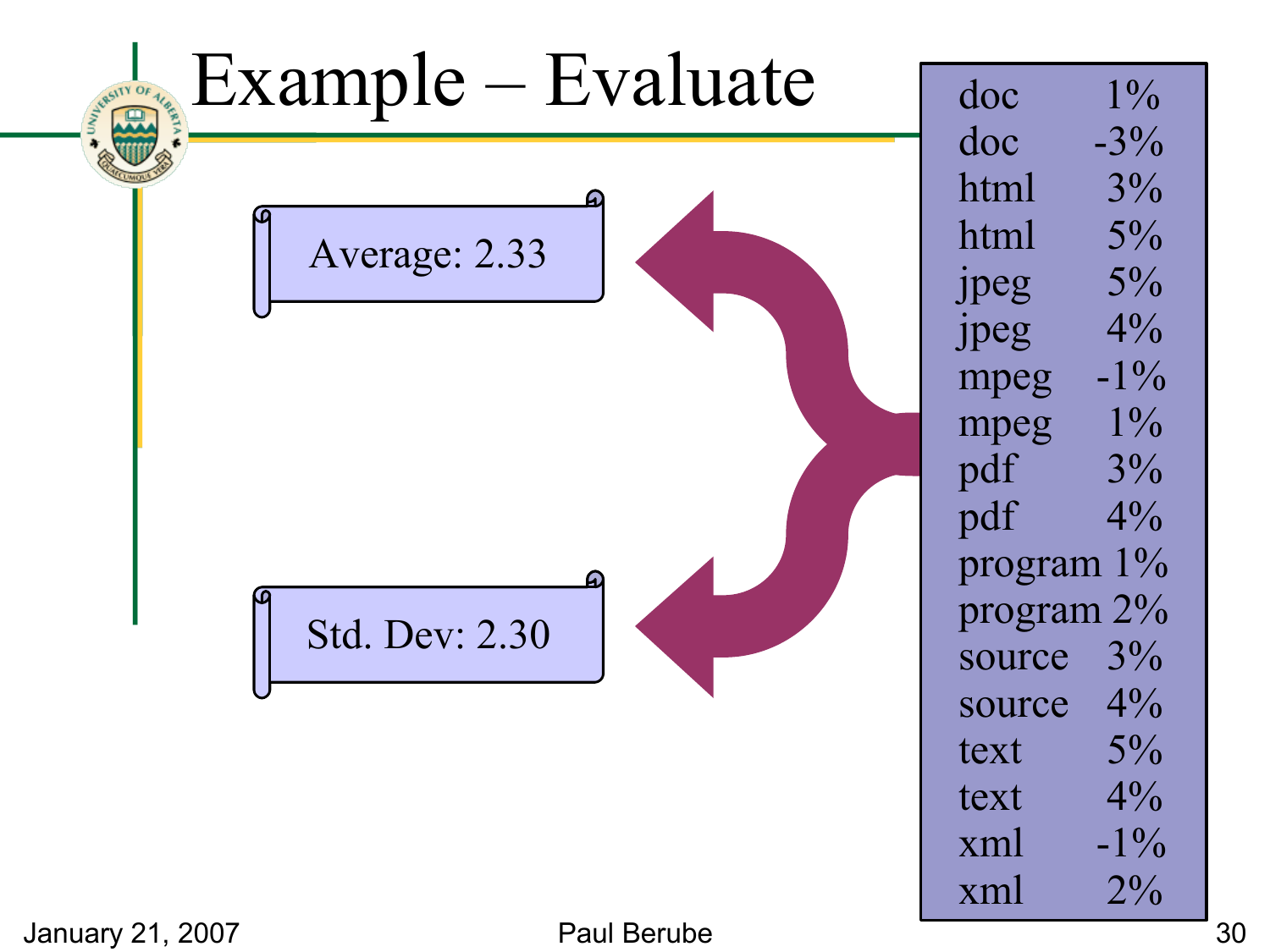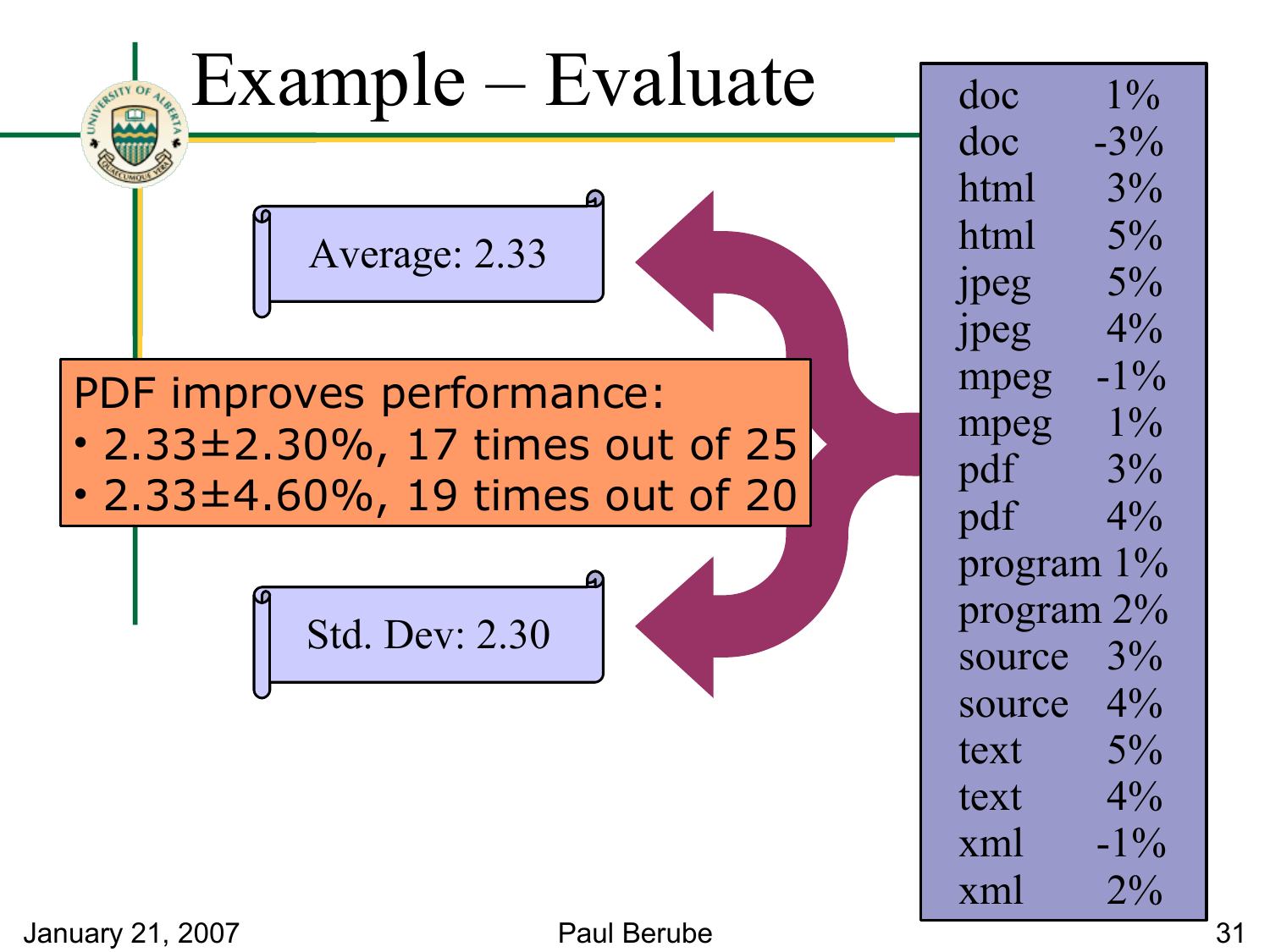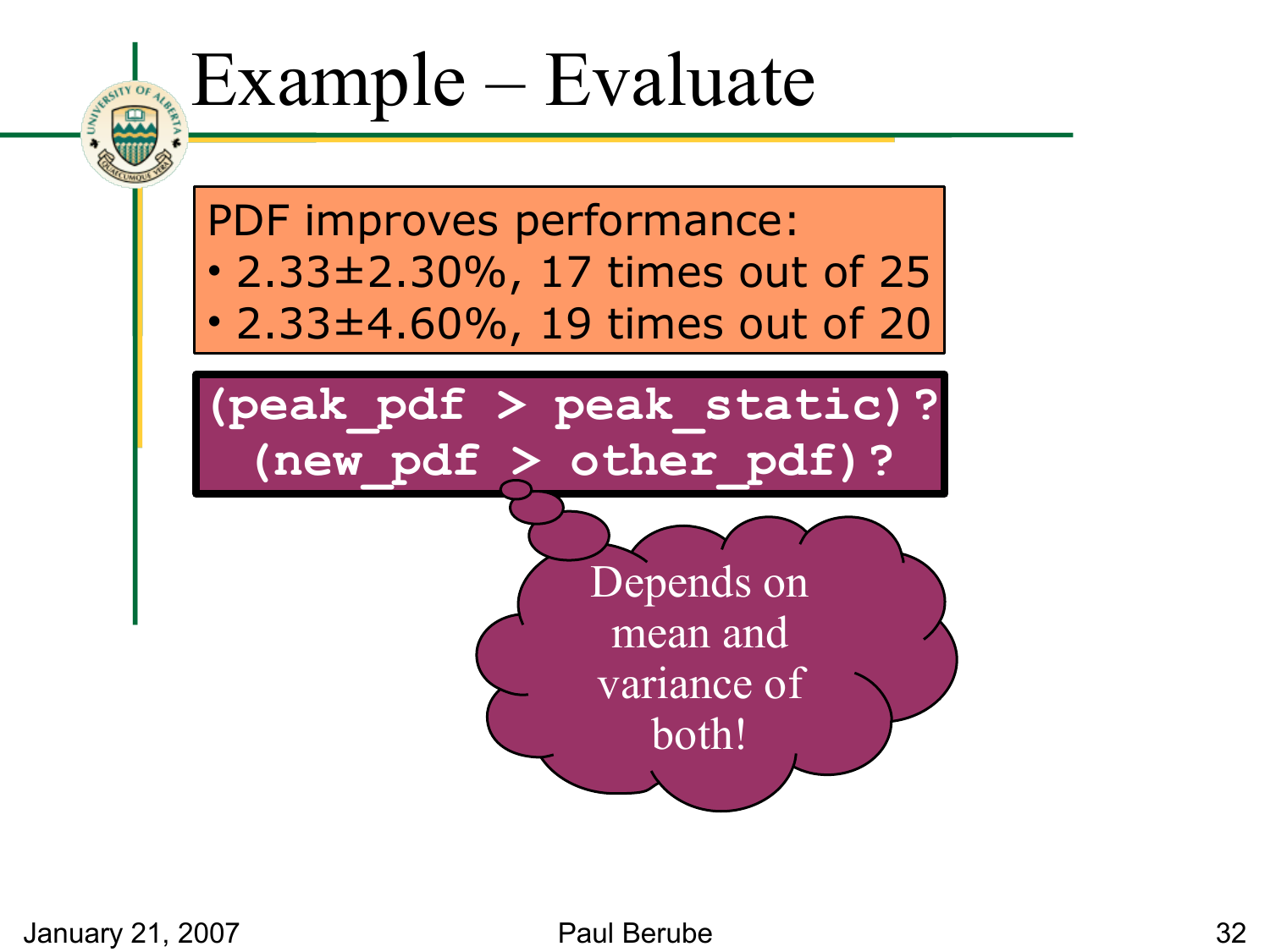## Pieces of Effective Evaluation

- Workload of inputs
- Education about input selection
	- Rules and guidelines for authors
- Adoption of a new methodology for PDF evaluation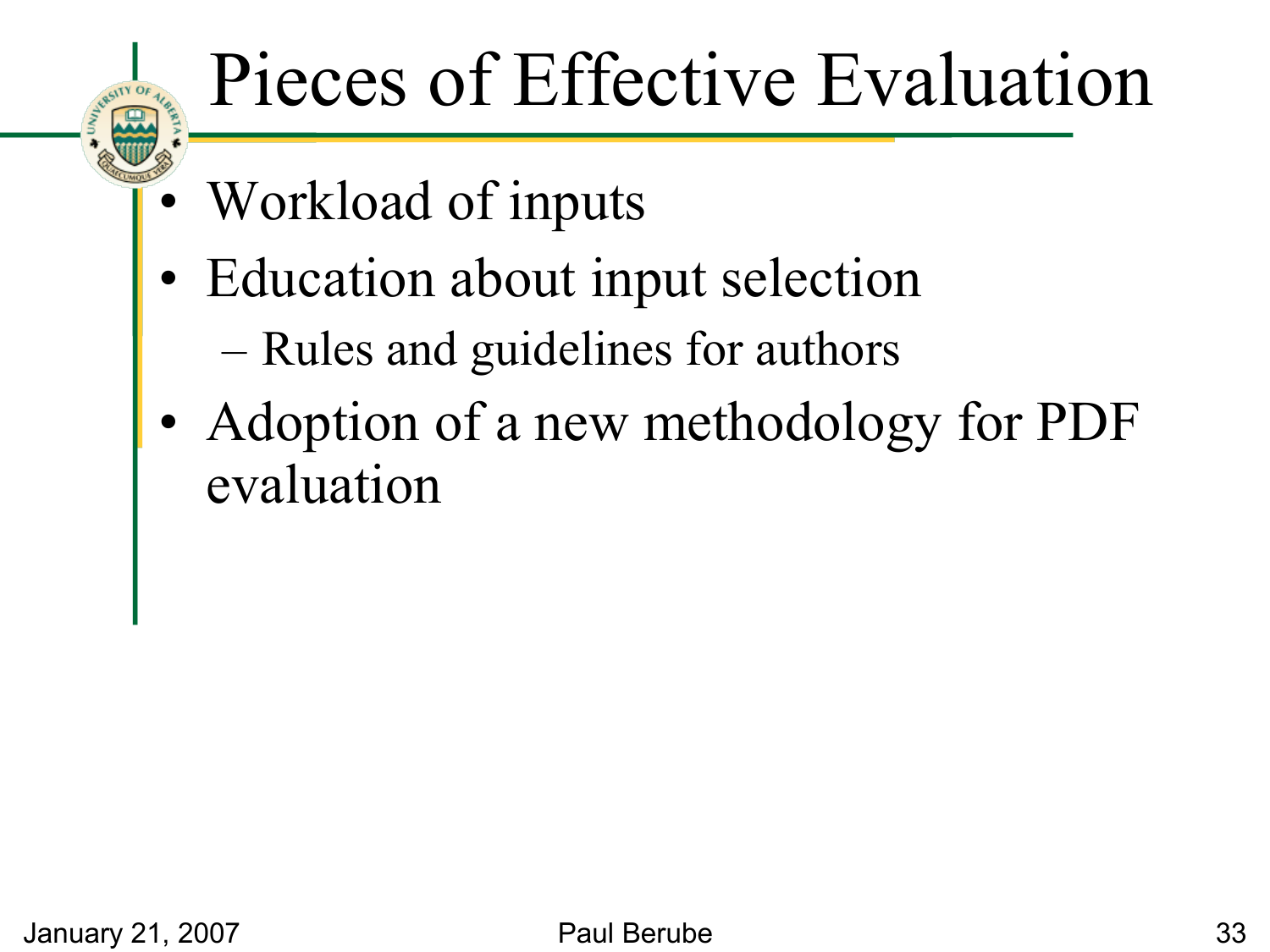#### Practical Concerns

- Benchmark user
	- Many additional runs, but on smaller inputs
	- Two additional program compilation
- Benchmark author
	- Most INT benchmarks use multiple data, and/or additional data is easily available
	- PDF input set could be used for REF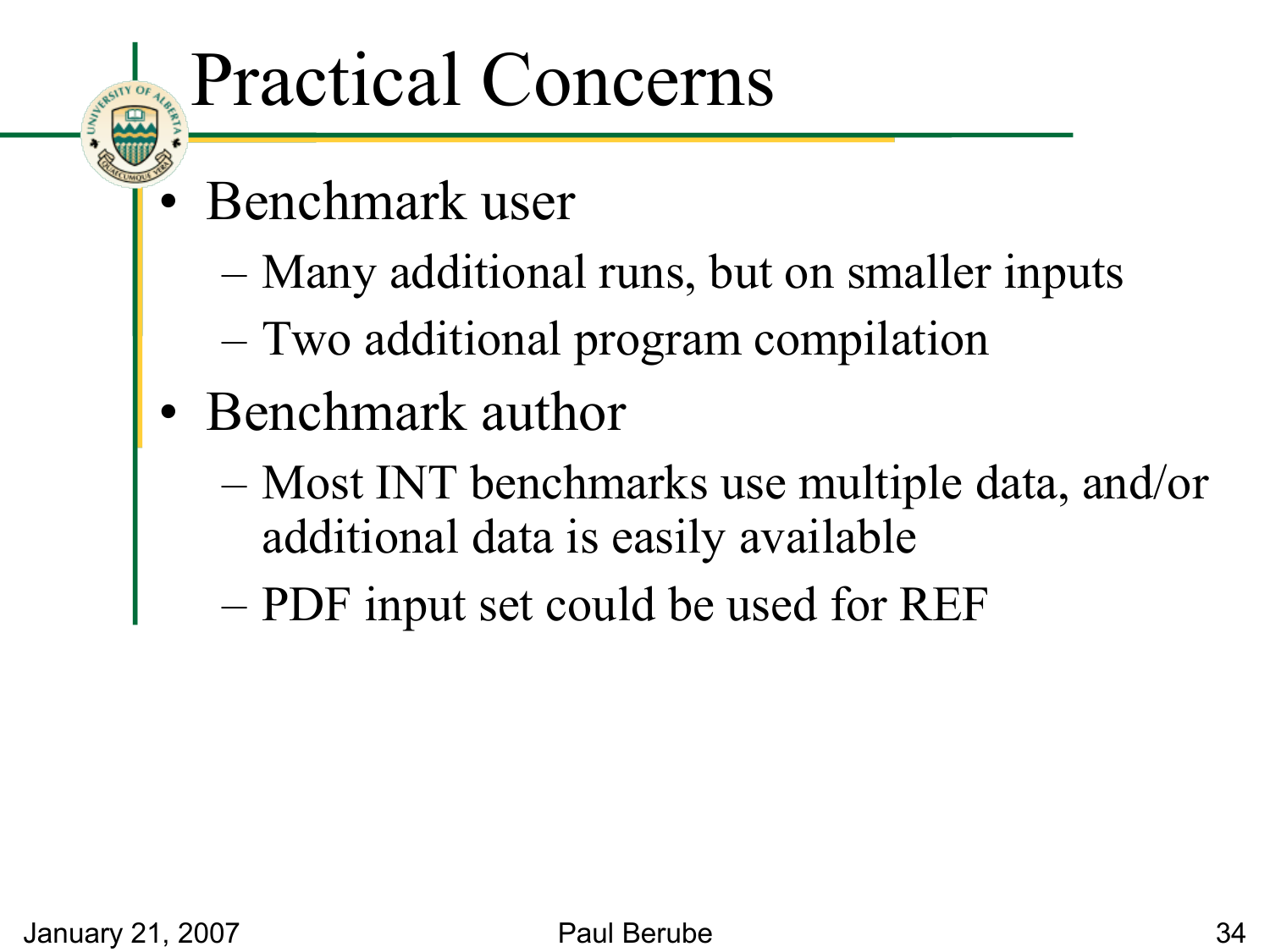## Conclusion

- PDF is here: important for compilers and architecture, in research and in practice
- The current methodology for PDF evaluation is not reliable
- Proposed a methodology for meaningful evaluation